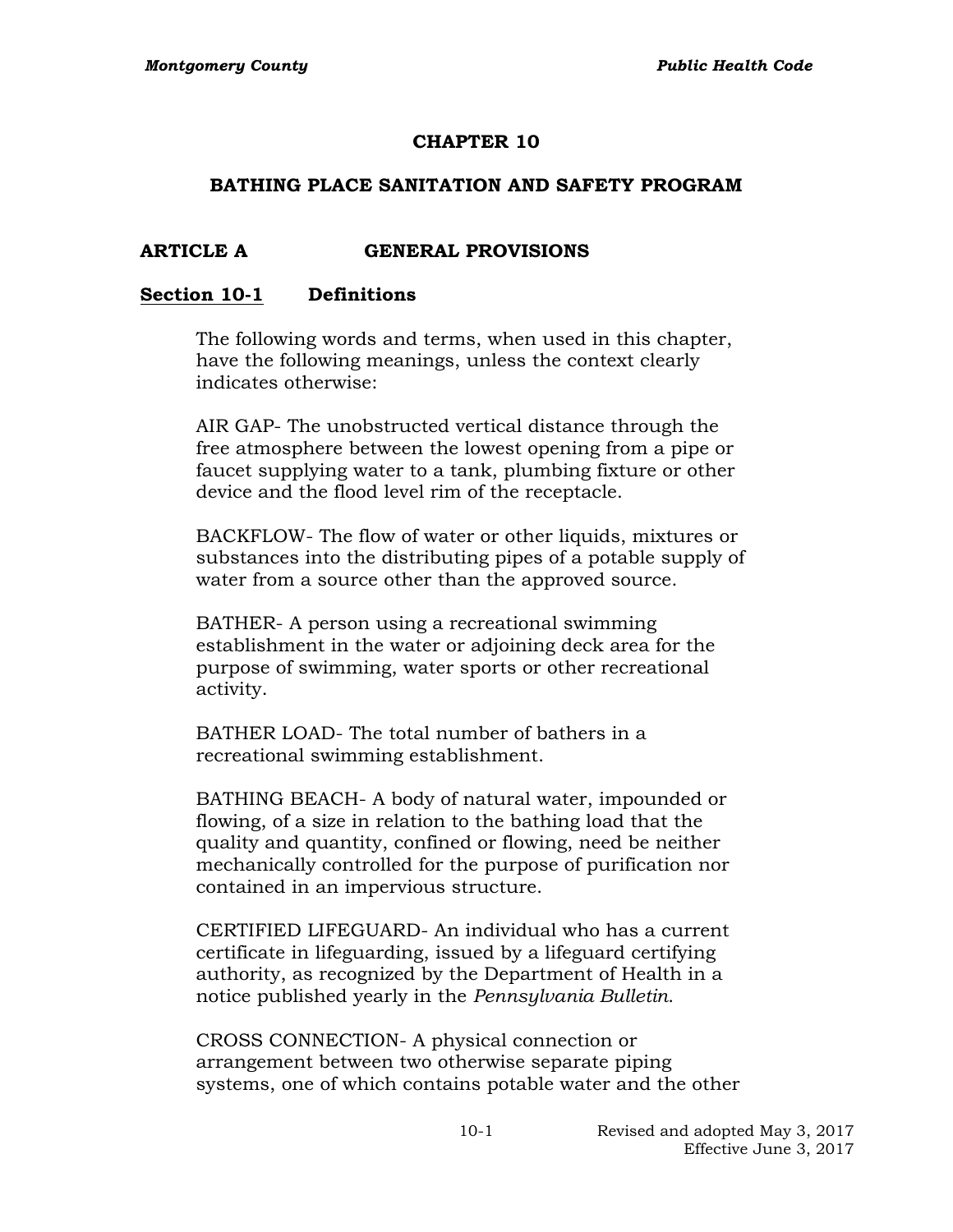steam, gas, a chemical or water of unknown or questionable safety, whereby there may be a flow from one system to the other, the direction depending on the pressure differential between the two systems.

DEPARTMENT- The Department of Health of Montgomery County.

GARBAGE- Putrescible wastes, except sewage and body waste, including animal and vegetable offal.

LOCAL HEALTH DEPARTMENT- Each county department of health under the Local Health Administration Law (16 P. S. § § 12001—12028), and each department of health in a municipality approved for a Commonwealth grant to provide local health services under section 25 of the Local Health Administration Law (16 P**.** S. § 12025).

MAXIMUM BATHER LOAD- The maximum number of bathers that the recreational swimming establishment is designed to accommodate, as defined in the plans and specifications submitted as part of the permit application using the guidelines set forth in the Department's publication, Public Bathing Place Manual.

NATIONAL ELECTRICAL CODE- The National Electrical Code published by the National Fire Protection Association, 470 Atlantic Avenue, Boston, Massachusetts 02210. PERSON- An individual, partnership, corporation, association, municipality, county, authority, the Commonwealth or other private or public entity.

PUBLIC BATHING PLACE- An outdoor or indoor place used for amateur, professional or recreational swimming or bathing whether or not a fee is charged for admission or for the use of the place, exclusive of a bathing place at a private, single-family residence which is used solely by the owner of the residence, his family and their personal guests.

RECREATIONAL SWIMMING ESTABLISHMENT- A facility that is designed, constructed or designated for use by individuals for the primary purpose of swimming, if a fee is charged for admission.

> a. The term includes swimming pools, water rides, wave pools and swimming beaches and other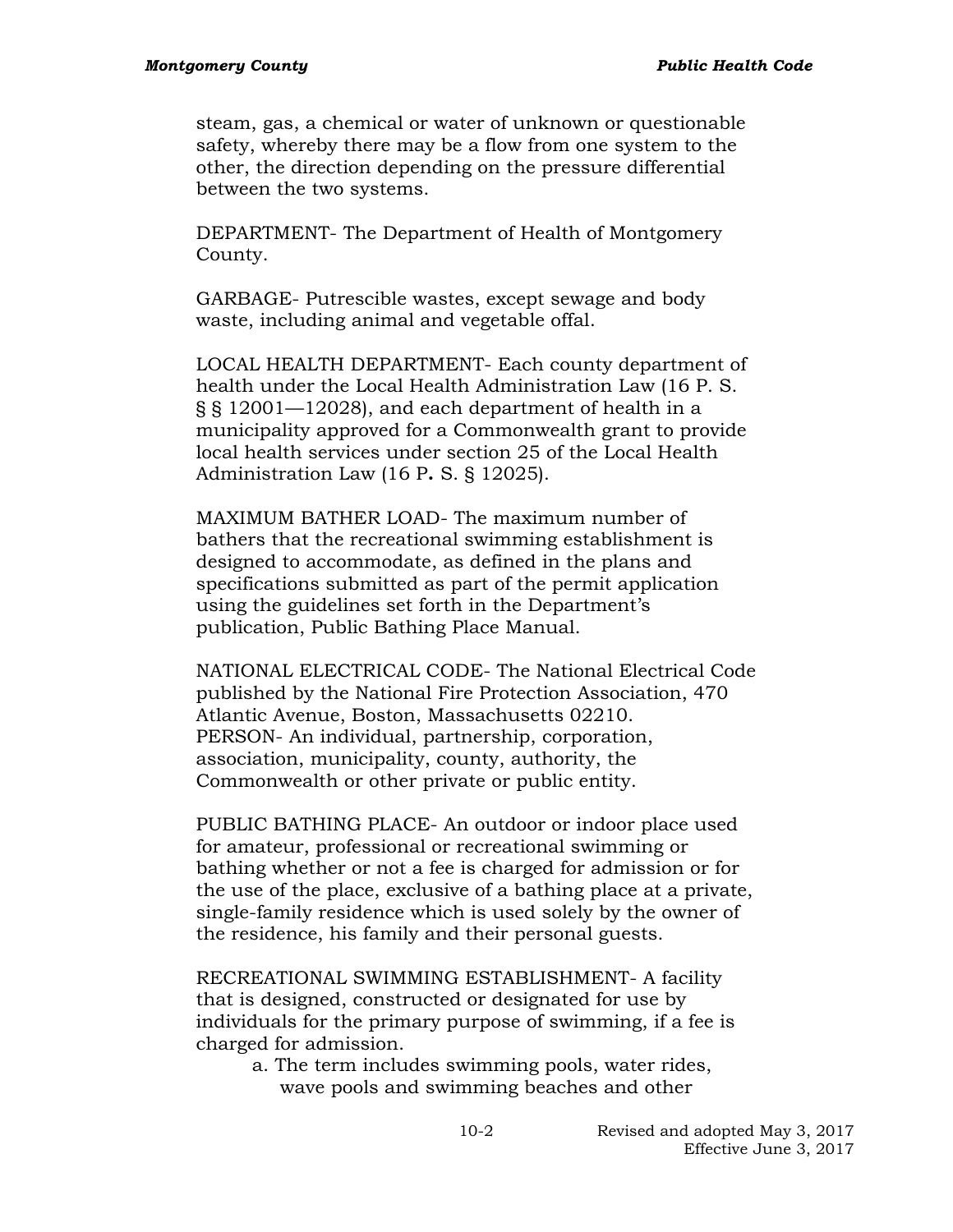outdoor swimming facilities.

b. The term excludes those facilities owned by condominiums, other property owner associations, rental arrangements that include three or more families or social units, hotels or motels, campgrounds, private clubs and private organizations which do not provide access to the general public, swimming facilities used exclusively for hydrotherapy and residential swimming facilities used solely by the owner of a residence, the owner's family and personal guests.

REFUSE- Nonputrescible wastes generally regarded and classified as rubbish, trash, junk and similar designations which have been rejected by the owner or possessor thereof as useless or worthless to him.

ROPE AND FLOAT LINE- A continuous line, at least 1/4 inch in diameter, that is supported by buoys and attached to opposite sides of a swimming pool.

SEWAGE- A substance which contains the waste products or excrements or other discharges from the bodies of human beings or animals and a noxious or deleterious substance being harmful or inimical to the public health, or to animal or aquatic life, or to the use of water for domestic water supply or for recreation.

SEWERAGE SYSTEM- A community or individual system, whether publicly or privately owned, for the collection and disposal of sewage or industrial wastes of a liquid nature, including various devices for the treatment of sewage or industrial wastes.

SOURCE- A well, spring, cistern, infiltration gallery, stream, reservoir, pond or lake from which, by any means, water is taken either intermittently or continuously for use by the public.

SWIMMING POOL- A body of water of a size in relation to the bathing load that the quality and quantity of the water confined must be mechanically controlled for the purpose of purification and contained in an impervious structure.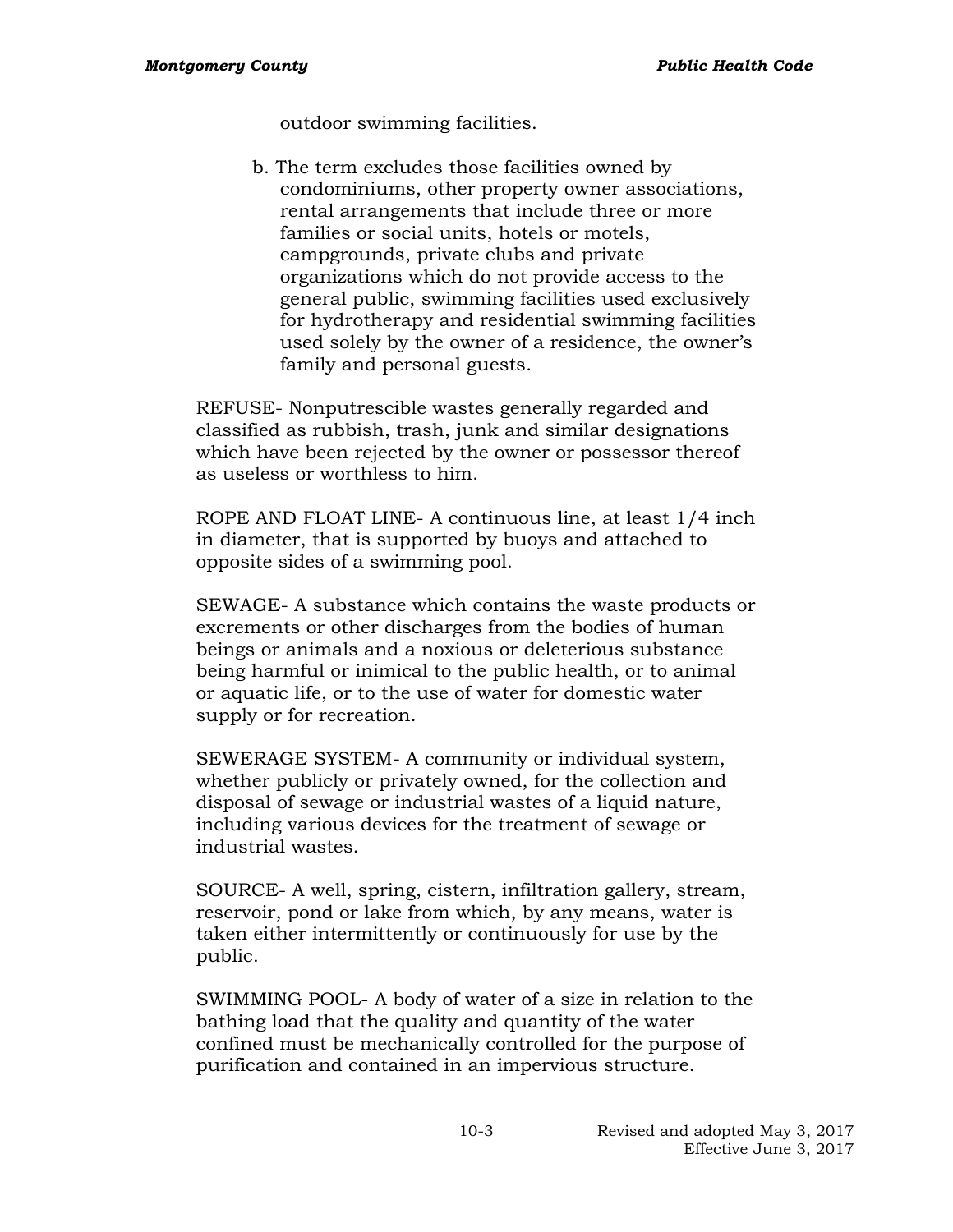TURNOVER PERIOD—The number of hours required to completely replenish the water in a pool, or recirculate a quantity of water equal to the capacity of the pool.

WADING POOL- A body of water designed for use by children which is not deeper than 3 feet and of a size in relation to the bathing load that the quality and quantity of the water confined must be mechanically controlled for the purpose of purification and contained in an impervious structure.

WATERS OF THE COMMONWEALTH- Rivers, streams, creeks, rivulets, lakes, dammed water, ponds, springs and other bodies of surface and underground water, or parts thereof, whether natural or artificial, within or on the boundaries of this Commonwealth.

WATER SUPPLY- A source or sources of water, as well as, water treatment, storage, transmission and distribution facilities.

## **Section 10-2 Posting of regulations**

A copy of this chapter, the Certificate of Registration from the Department as well as the Certificate for Bathing Place from the state, shall be posted conspicuously at the public bathing place for the information of the public.

## **Section 10-3 Purpose**

The purpose of this chapter is to protect the public health through the proper design, operation and maintenance of public bathing places. The design shall be in accordance with sound engineering practice and shall protect the public health and safety.

## **Section 10-4 Management of bathing place**

- a. A capable manager or caretaker shall be in charge of public bathing places and shall be responsible for the proper maintenance and use of the public bathing place as provided in the Public Bathing Law (35 P. S. § § 672— 680d), the permit issued for the public bathing place and this chapter.
- b. The manager or caretaker shall be responsible for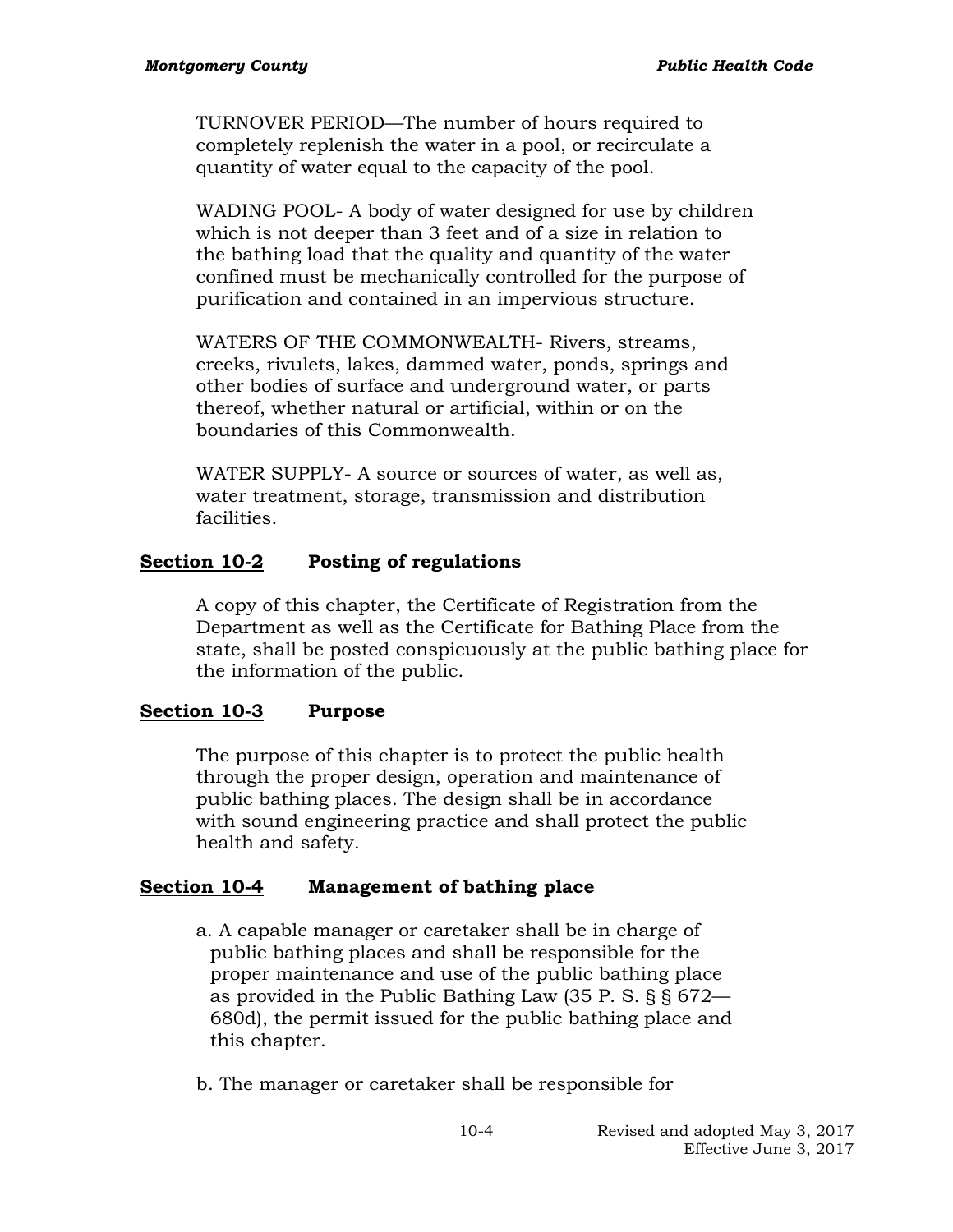maintaining the public bathing place continually in good repair and in a clean, sanitary and healthful manner so that it does not constitute a menace to public health or promote immorality and is not a public nuisance.

## **Section 10-5 Sewage disposal**

- a. Sewerage systems serving public bathing places shall be approved by the Department. The approval will be based upon satisfactory compliance with Chapter 73 (relating to standards for onlot sewage disposal facilities) and The Clean Streams Law (35 P. S. § § 691.1—691.1001).
- b. Discharge of filter backwash and other pool wastewater to the waters of this Commonwealth shall be approved in the permit.

## **Section 10-6 Vector control**

Adequate measures for the control of arthropods and rodents which the Department deems a public health hazard shall be taken in a manner satisfactory to the Department.

## **Section 10-7 Approval by Department**

A deviation from approved plans or specifications affecting the safety of bathers, treatment process or quality of water shall be approved by the applicable agency or the Department in writing before the changes are made. A treatment process or protective measure may not be added to, altered or discontinued without securing appropriate approval from the applicable agency or the Department.

## **ARTICLE B PERMITS**

### **Section 10-8 General requirement**

A permit shall be obtained from the applicable agency prior to construction or operation of a public bathing place. Also a Certificate of Registration shall be obtained from the Department and when the ownership of the public bathing place changes or if the public bathing place is leased by the owner, it is the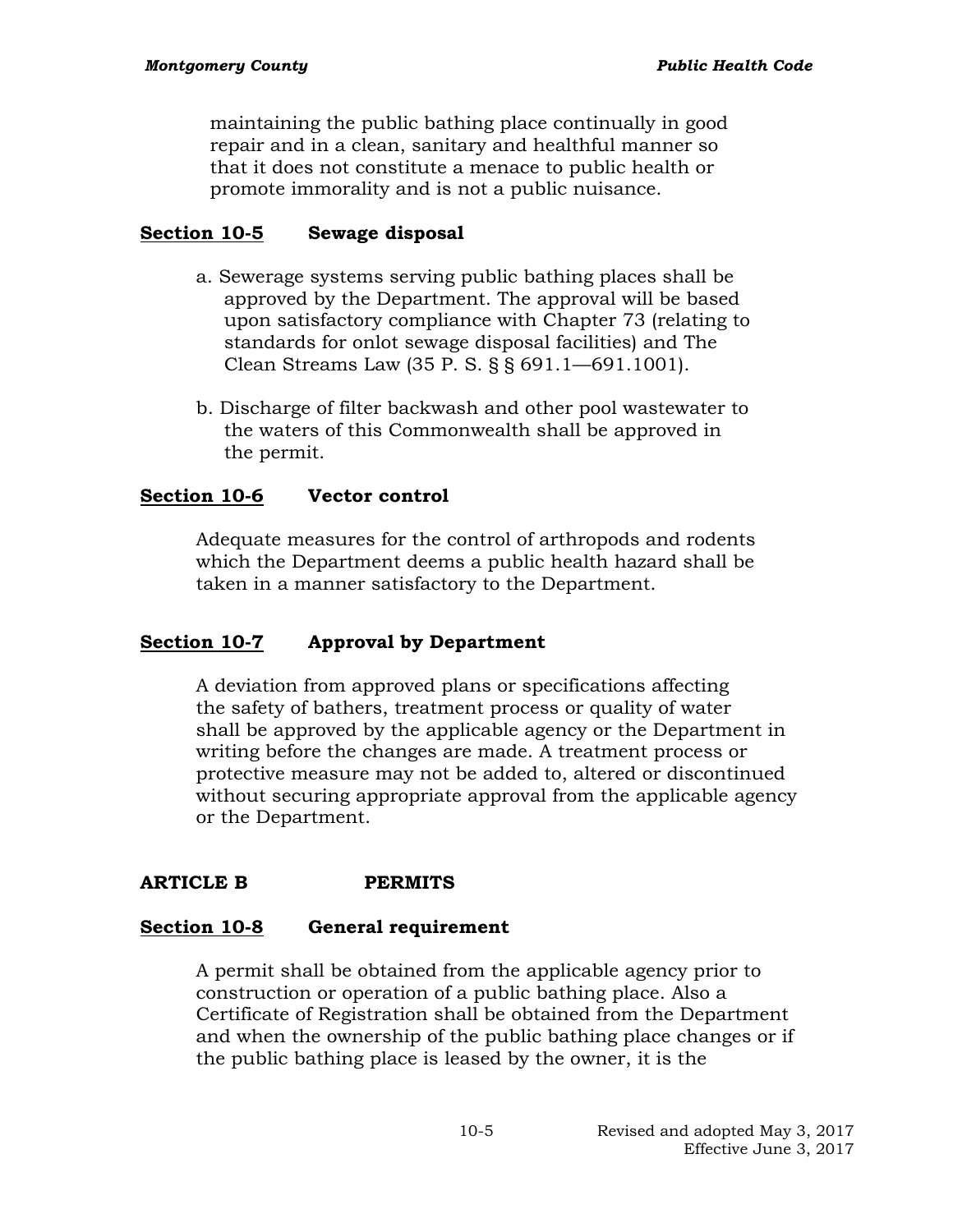responsibility of the new owner or lessee to secure a permit and a Certificate of Registration issued in his name.

## **Section 10-9 Application and accompanying documents**

- a. The application for a permit shall be accompanied by the submission of plans, specifications, designer's report and other data which may be needed to enable the applicable agency or the Department to determine compliance with its requirements.
- b. Drawings, specifications and the report of the designer submitted as part of the application shall be prepared by or under the supervision of a registered professional engineer or registered architect legally qualified to practice in this Commonwealth.
- c. The front cover or flyleaf of each set of drawings, of each copy of the designer's report, and of the specifications submitted shall bear the signature and the imprint of the seal of the registered engineer or architect by or under whom prepared. Each drawing shall bear an imprint or a legal facsimile of the seal.

### **Section 10-10 Application fee**

Each application shall be accompanied by a fee of \$10 payable to the ''Commonwealth of Pennsylvania.''

### **Section 10-11 Guidelines**

The Department's pamphlet, *Bathing Place Manual*, Bureau of Sanitary Engineering Publication No. 16, may be used as a guide for determining compliance with sections 10-8- 10-14 (relating to permits).

#### **Section 10-12 Issuance**

Construction of public bathing places, additions and alterations may start only upon issuance and receipt of a permit and shall be in compliance with plans, designs and other data approved by the applicable agency or the Department.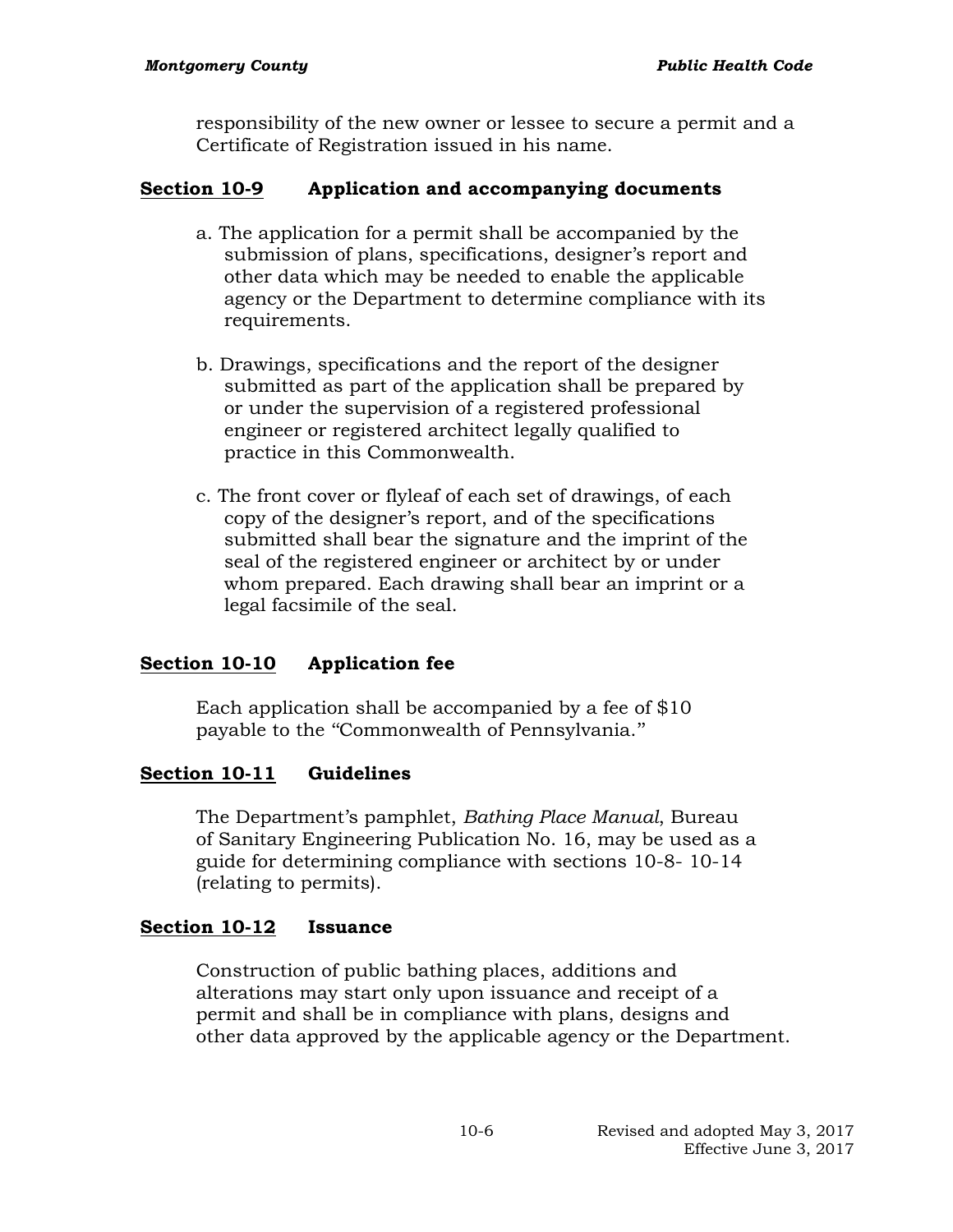### **Section 10-13 Inspection after completion**

The permittee shall notify the applicable agency or the Department at the time of completion of the construction of the public bathing place to permit inspection before the public bathing place is placed in operation.

### **Section 10-14 Suspension and revocation**

A permit and Certificate of Registration may be suspended or revoked for failure to comply with this chapter.

## **ARTICLE C WATER SUPPLY**

### **Section 10-15 General standard**

The water used at public bathing places for swimming or recreative bathing shall meet the bacteriological, chemical, physical and radiological standards of the Department.

## **Section 10-16 Circulation**

Water shall be introduced to and withdrawn from the pool in a manner that provides uniform circulation and uniform disinfectant residual throughout the entire pool.

## **Section 10-17 Recirculation and filtration**

- a. A pool shall be provided with a recirculation and filtration system, except when there is a flow of water of the quality and quantity through the pool which at all times conforms to sections 10-16—10-23.
- b. When sand or anthrafilt filters are used, equipment shall be provided capable of continuously adding with reasonable accurate dosage, coagulant ahead of the filters.

### **Section 10-18 Turnover period**

a. The turnover period for hot tubs and spas shall not exceed 30 minutes.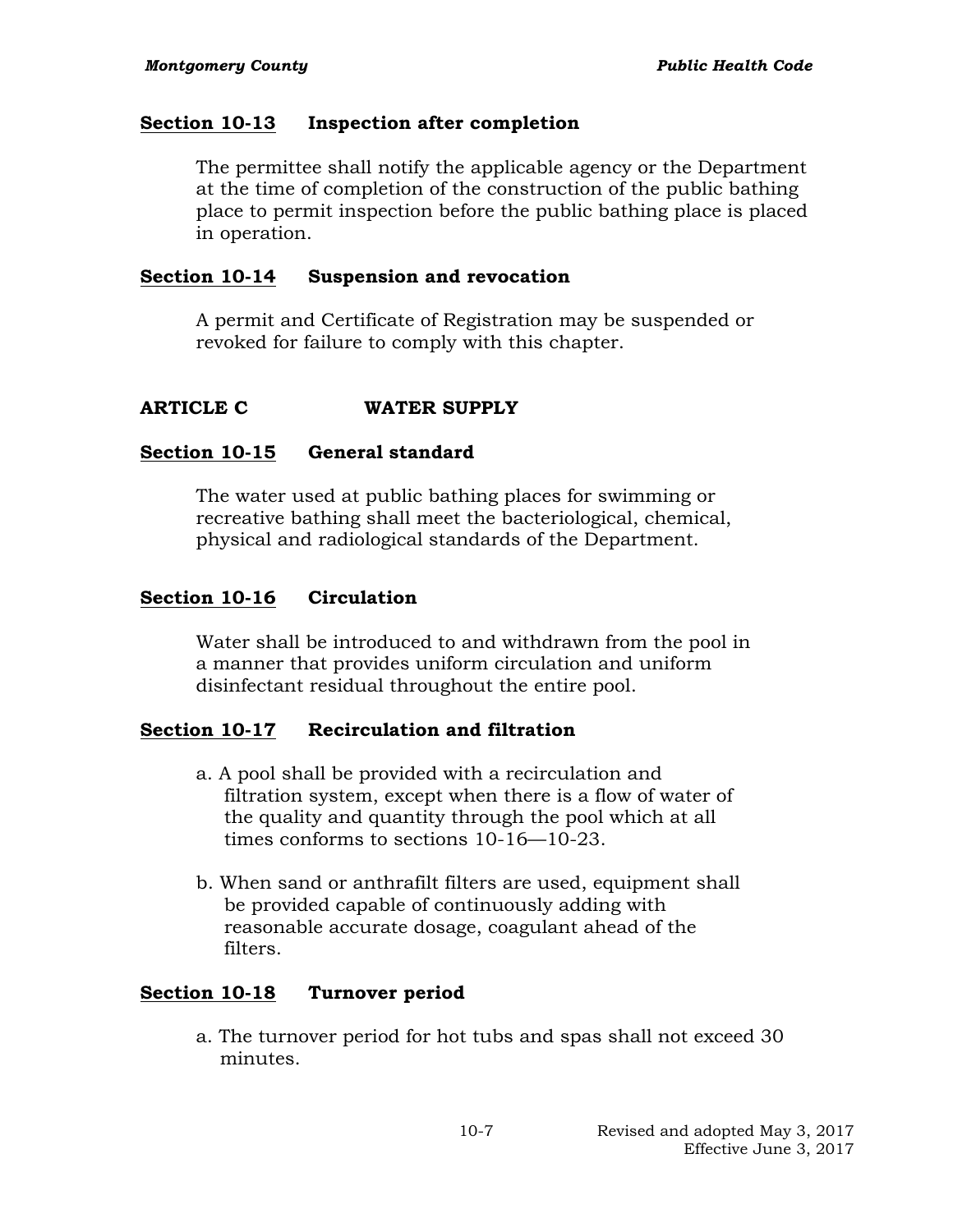- b. The turnover period for wading pools shall not exceed 2 hours.
- c. The turnover period for other types of bathing places shall not exceed 8 hours.

## **Section 10-19 Clarity of the pool**

Water in the pool shall be sufficiently clear to permit a black disc, 6 inches in diameter on a white field, when placed on the bottom of the pool at the deepest point, to be clearly visible from the runway or deck around the deep area of the pool.

## **Section 10-20 Overflow facilities**

Overflow facilities shall be provided and water levels in the pool maintained to effectively remove scum, debris or other floating matter.

## **Section 10-21 Swimming pool contamination**

The water in a swimming pool or wading pool shall be considered contaminated when one of the following conditions exist:

- a. More than one 10-milliliter portion of a sample shows a positive test for coliform organisms when multitube fermentation technique is used or more than one coliform per 50 milliliters when the membrane filter test is used.
- b. Two consecutive samples show a positive test for coliform organisms in any 10-milliliter portion of a sample when the multitube fermentation technique is used or more than one coliform per 50 milliliters when the membrane filter test is used.
- c. Two of any 10 consecutive samples show a positive test for coliform organisms in any of the 10-milliliter portions of a sample when the multitube fermentation technique is used or more than one coliform per 50 milliliters when the membrane filter test is used.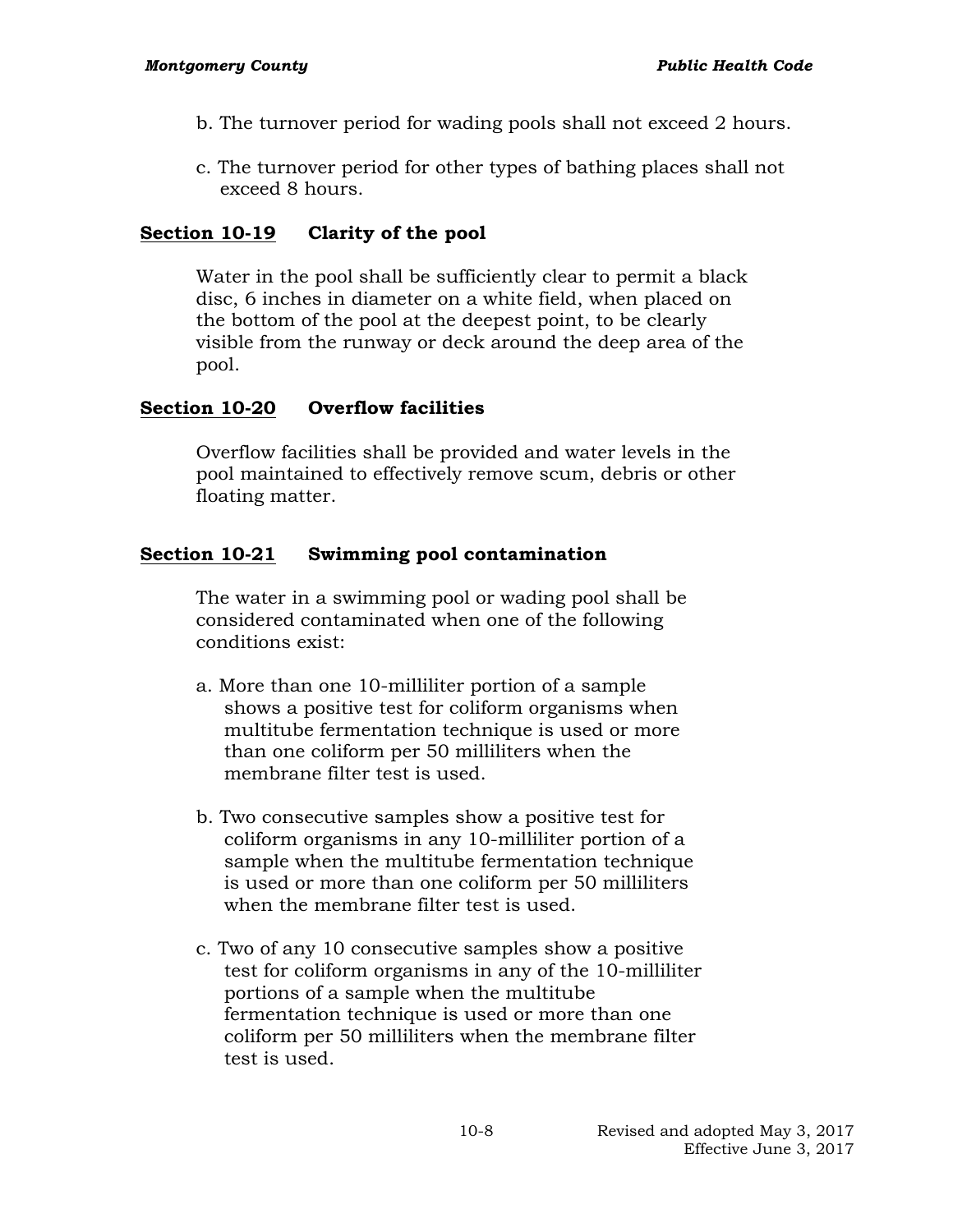#### **Section 10-22 Bathing beach contamination**

- a. Use of a bathing beach found to be contaminated shall be discontinued until written approval to reopen the bathing beach for swimming or bathing is obtained from the Department. The permittee shall prominently post legible signs measuring at least 8" by 11" at all entrances to the bathing beach area informing the public that the bathing beach is closed and that swimming or bathing is prohibited. The approval will be given by the Department when the Department finds that the waters of the bathing beach are no longer contaminated.
- b. The water in bathing beaches will be considered contaminated for bathing purposes when one of the following conditions exists:
	- i. The Department determines that a substance is being discharged or may be discharged into the water and is or may be hazardous to the health of persons using the bathing beach.
	- ii. The E. coli density of a water sample taken from the bathing beach exceeds 235 per 100 milliliters.
	- iii. The E. coli density in all water samples taken from the bathing beach, in any 30-day period during the bathing beach's operating season, exceeds a geometric mean of 126 per 100 milliliters.

#### **Section 10-23 Disinfection, maximum temperature of pool water**

- a. When chlorine or a hypochlorite compound is used for disinfection, the free chlorine residual in the water in all parts of the pool when in use shall be at least 1.0 milligram per liter (ppm) and no higher than 10.0 milligram per liter. If bromine is used for disinfection, the minimum level is 2.0 milligram per liter and the maximum is 10.0 milligram per liter. Combined chlorine levels should not exceed .4 ppm.
- b. The pH value in the water shall be at least 7.2 and no higher that 7.8.
- c. The total alkalinity of the water shall be between 60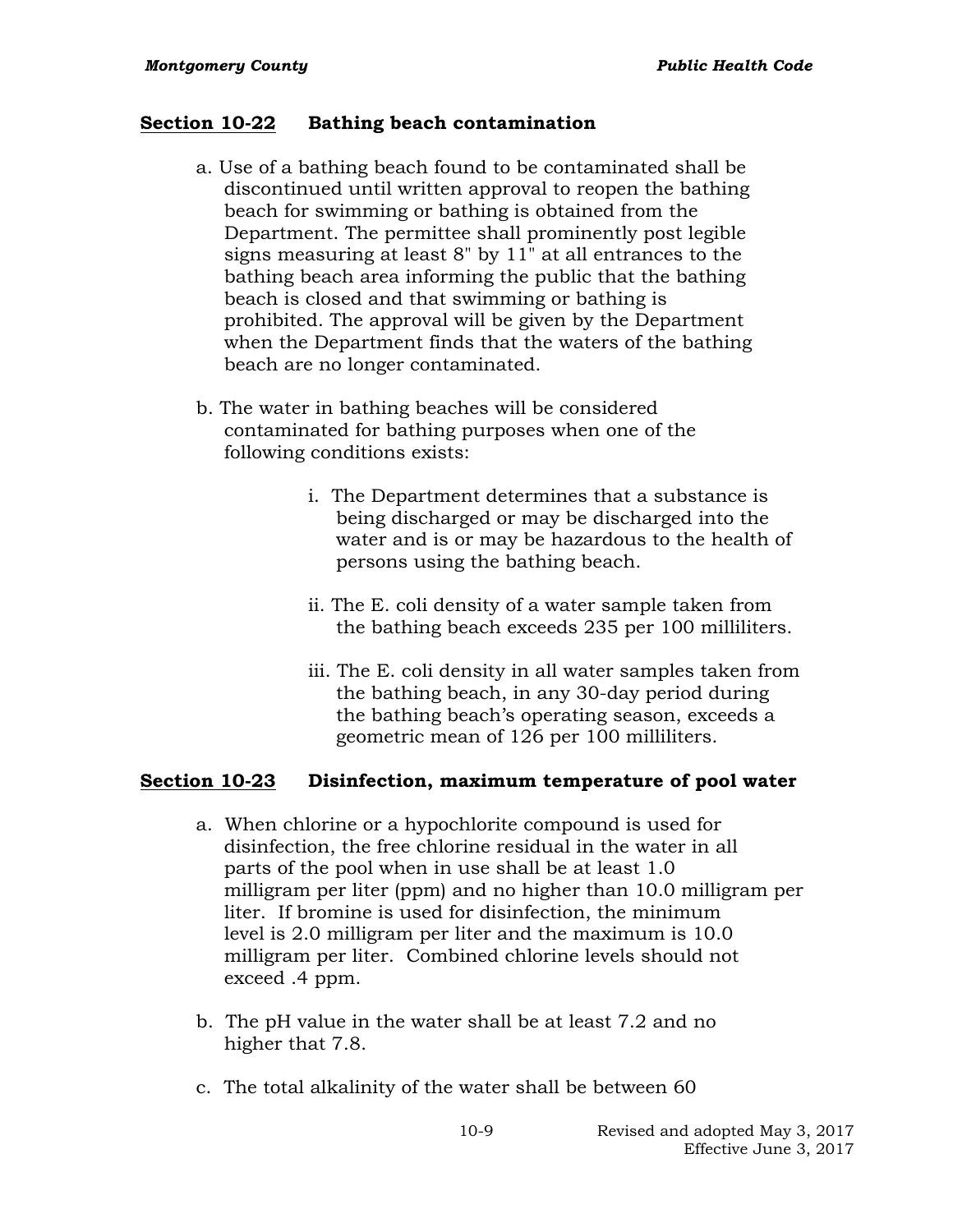and 180 milligram per liter (ppm).

- d. When cyanuric acid (CYA) or stabilized chlorine is used, the concentration of CYA shall remain below 100 milligram per liter (ppm).
- e. Other disinfecting materials or methods may be used after approval by the Department when they have been adequately demonstrated to:
	- i. Provide a satisfactory residual effect which is easily measured.
	- ii. Work as effectively as the chlorine concentrations required by subsection (a).
	- iii. Create no danger to public health, create no objectionable physiological effects, or impart no toxic properties to the water.
- f. Testing kits shall be provided for making the necessary tests for residual disinfection and pH. The kit for disinfectant residual shall be accurate within 0.1 milligram per liter of chlorine or equivalent. The pH kit shall be accurate within 0.2 pH units. When the pool is in use tests shall be made and recorded at least twice daily or more often if required by the Department. Total alkalinity shall be tested and recorded at least weekly. If cyanuric acid or stabilized chlorine is utilized, tests shall be made and recorded every two weeks, at minimum.
- g. The temperature of the water in any public bathing place shall not exceed 104°F.

### **Section 10-24 Water samples**

- a. The permittee shall be responsible for the collection and examination of samples for the purity of the water used for swimming or bathing. The samples shall be examined by a laboratory which complies with section 10-25 (relating to laboratory testing).
- b. A sample shall be taken within 1 week prior to the opening of the bathing beach for the season.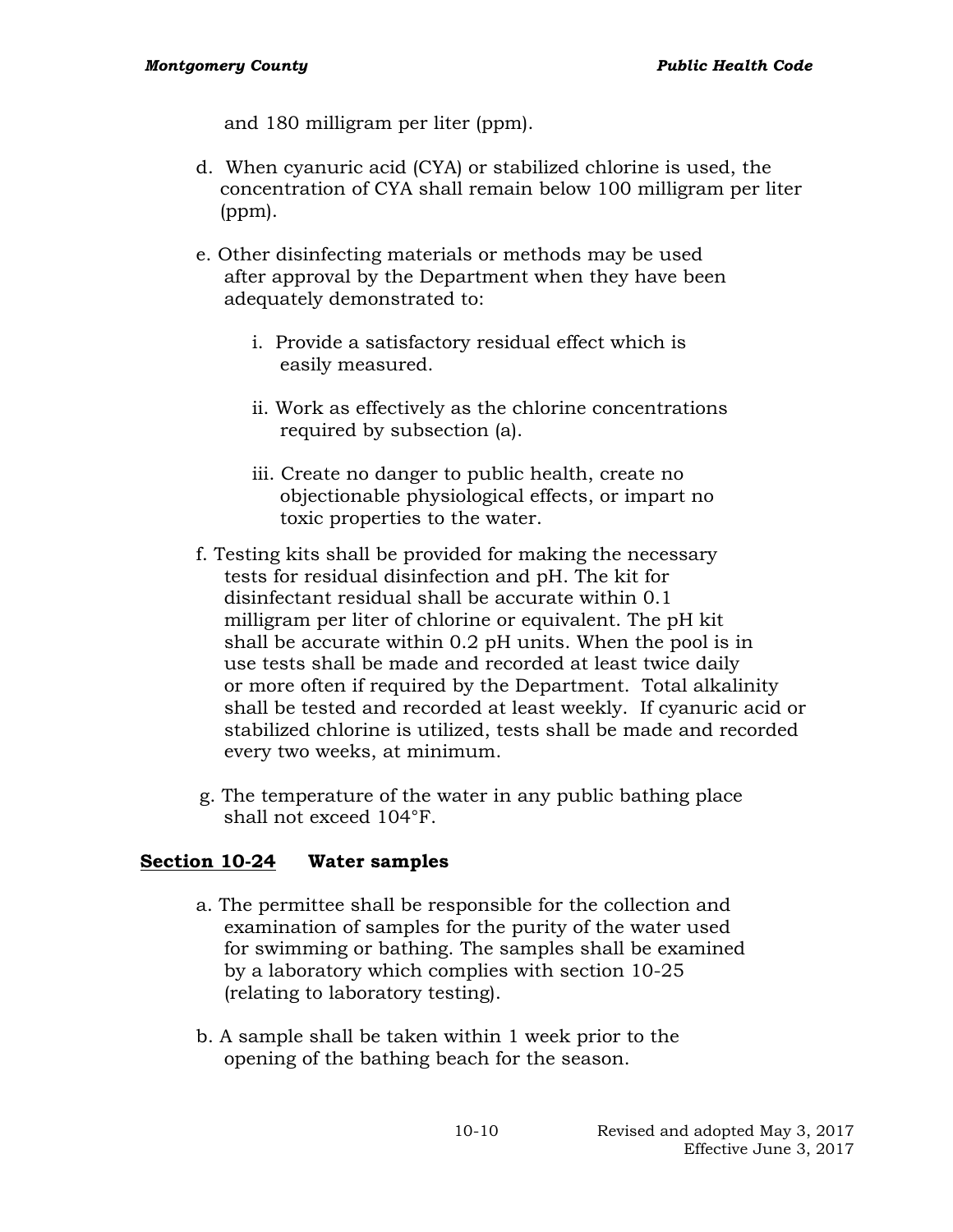- c. The permittee shall have a bacteriological analysis made at least once each week of a sample collected during the period of maximum use of the public bathing place. The permittee shall furnish additional analyses of samples as described under subsection (d)(iii) upon written notification by the Department.
- d. Bathing water shall be sampled in accordance with the following requirements:
	- i. Each sample shall be taken from water that is approximately 30 inches deep and at a midpoint between the bottom and the surface of the water.
	- ii. Each sample shall be tested individually for E. coli in accordance with section 10-25.
	- iii. The Department may require additional samples be taken based upon the size of the bathing area, bather loads, weather conditions, the bacteriological history of the water, as well as other factors that may influence the quality of the water.
- e. For a swimming pool, specialty pool, spa and hot tub the bathing water shall be sampled at least once a week from the area of average depth, in accordance with section 10-21 (relating to swimming pool contamination).
- f. Copies of reports of analyses shall be maintained by the permittee for at least 2 years and made available to the Department upon request.
- g. The laboratory conducting the bacteriological testing shall report test results exceeding the criteria specified in sections 10-21 and 10-22 to the appropriate district office of the Department or the local health department within 24 hours of the availability of the laboratory result.

### **Section 10-25 Laboratory testing**

a. Testing and analysis of water samples shall be performed by competent personnel at a drinking water environmental laboratory that is required to register with the Department of Environmental Protection and is in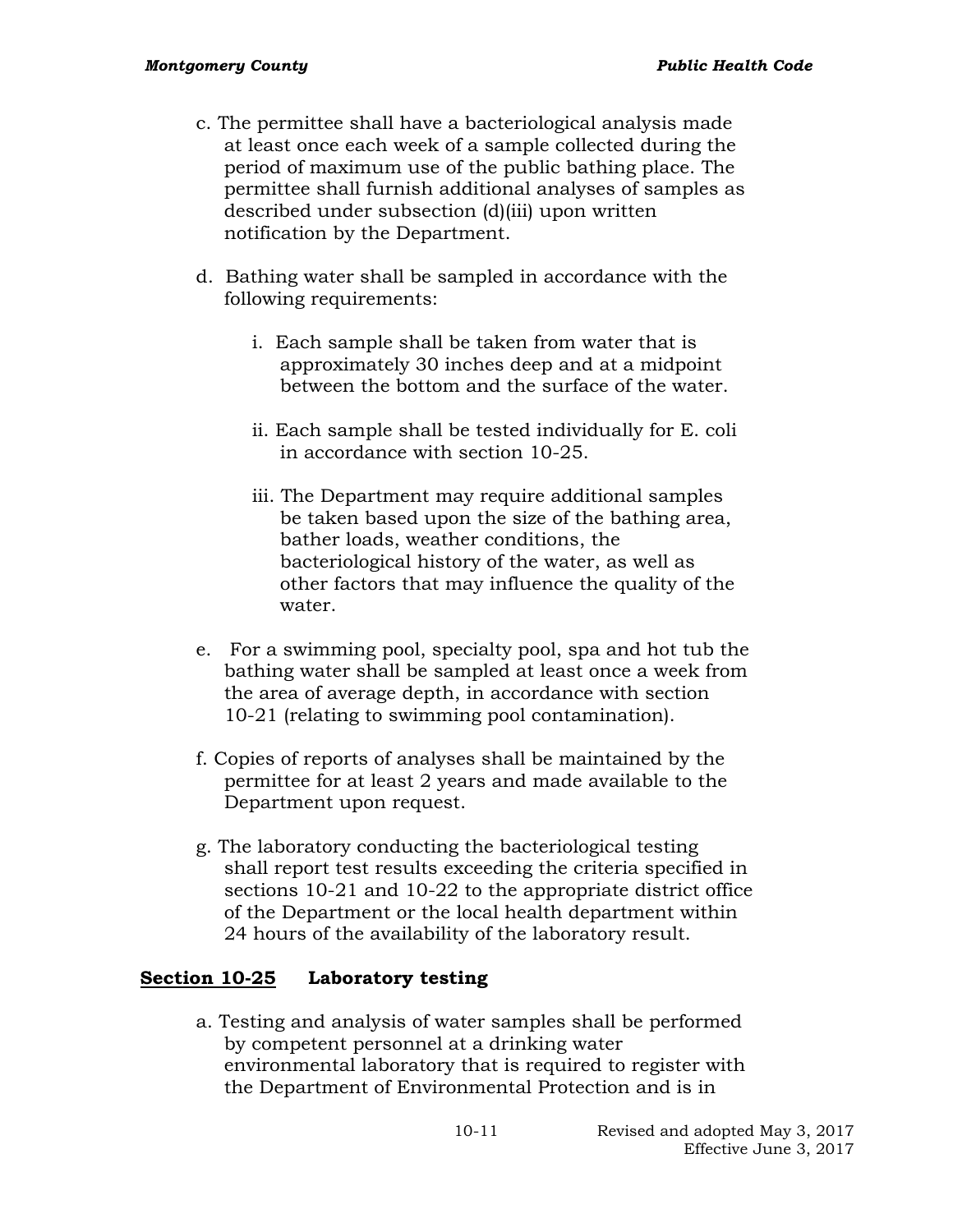compliance with 27 Pa.C.S. Chapter 41 (relating to environmental laboratory accreditation), known as the Environmental Laboratory Accreditation Act, and the regulations promulgated thereunder. Testing of the water samples shall be performed in accordance with the procedure provided in the *Standard Methods for the Examination of Water and Wastewater*, 20th edition, published jointly by the American Public Health Association and the American Water Works Association, as amended, or in accordance with any other method approved by the United States Environmental Protection Agency for the testing of E. coli in water samples taken from waters designated for primary contact recreation.

b. The laboratory shall document the method used to complete the tests of the water samples and make the documentation available to the Department upon request.

## **Section 10-26 Records of tests**

Daily records of tests and of the operation of the public bathing place shall be kept on forms satisfactory to the Department and copies thereof shall be filed monthly, or more often if required, with the appropriate office of the Department or county health department.

## **ARTICLE D GENERAL SAFETY**

## **Section 10-27 Reduction of hazards, depth markers**

- a. Construction, equipment, operation and maintenance at public bathing places shall be such as to reduce to a practical minimum the danger of injury to persons from drowning, falls, collisions, fires, nuisances or hazard of any kind.
	- i. All public bathing places must be in compliance with all Federal, State, and Local laws regarding certified drain covers and other safety requirements.
- b. Depth markers shall be plainly marked at or above the water surface on the vertical pool wall or on the pool edge of the deck, at points of change in the bottom slope.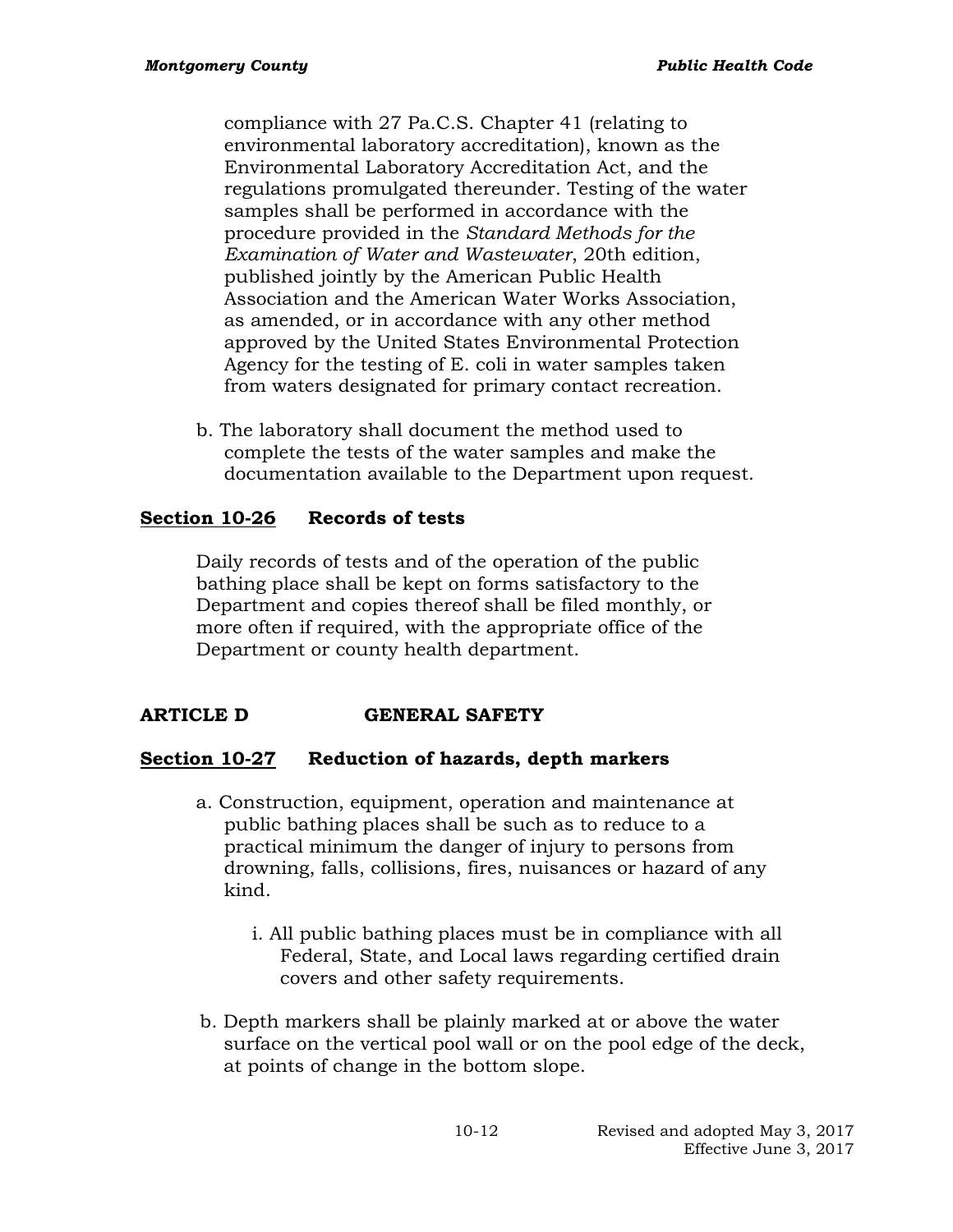- i. Depth markers shall be spaced at not more than 25 foot intervals.
- ii. Depth markings shall be on the sides and both ends of the pool or deck.
- iii. Depth markers shall have letters and numbers with a minimum height of four inches of a color contrasting with the background.
- iv. Depth markings shall be marked in units of feet and inches. In lieu of feet and inches, abbreviations of "FT" and "IN" may be used. No other symbols for feet and inches may be used. Metric units may be provided in addition to but not in lieu of feet and inches.
- v. Public bathing places where the maximum water depth is six inches or less shall not be required to have depth markings.

## **Section 10-28 Certified lifeguards**

- a. Recognized lifeguard certifying authorities. All lifeguards shall be certified by a lifeguard certifying authority recognized by the Commonwealth and published annually in the Pennsylvania Bulletin.
	- i. Other organizations that intend to qualify as certifying authorities shall submit materials, on an annual basis, to the Department to establish that their lifeguard training courses satisfy the criteria in subsection (b).
	- ii. The materials shall be submitted to the Department on or before June 30 of each year and shall include a completed form entitled ''Application for Recognition as a Lifeguard Certifying Authority'' in the submission.
	- iii. This form is available from the Department.
	- iv. The Department will publish a list of approved certifying authorities annually, on or before December 1 of each year, in the *Pennsylvania*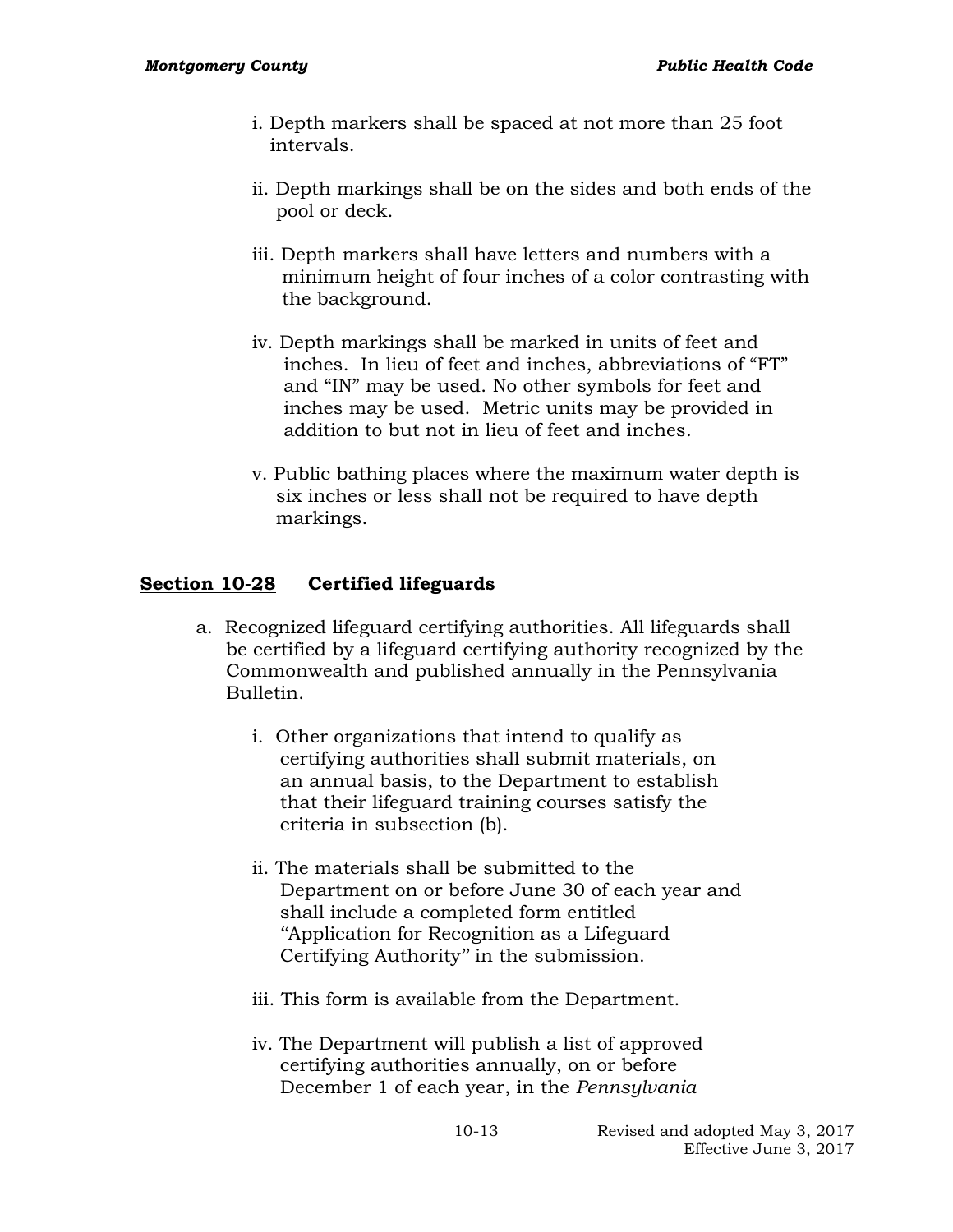#### *Bulletin*.

- b. Requirements for a lifeguard certifying authority. The Department will consider approval of a lifeguard certifying authority if the certifying authority's lifeguard training course satisfies the following requirements:
	- i. The course is conducted pursuant to a written training plan, instructor's manual and text book.
	- ii. The course provides for confirmation of course completion for certification in cardiopulmonary resuscitation.
	- iii. The course provides for certification in first aid.
	- iv. The course includes a system for evaluating swimming ability.
	- v. The course provides for instruction in lifeguarding responsibilities.
	- vi. The course provides a method for testing and certification.
	- vii. The course includes a certificate which expires, in no longer than 3 years, if renewal criteria are not satisfied.
	- viii.The instructors of the course have successfully completed a training course that includes:
		- aa. Certification in lifeguard instruction.
		- bb. Student evaluation.
		- cc. Program planning.
		- dd. Cardiopulmonary resuscitation.
		- ee. Conducting practice first aid and rescue sessions.
- c. Required number of lifeguards. A recreational swimming establishment shall have on duty an adequate number of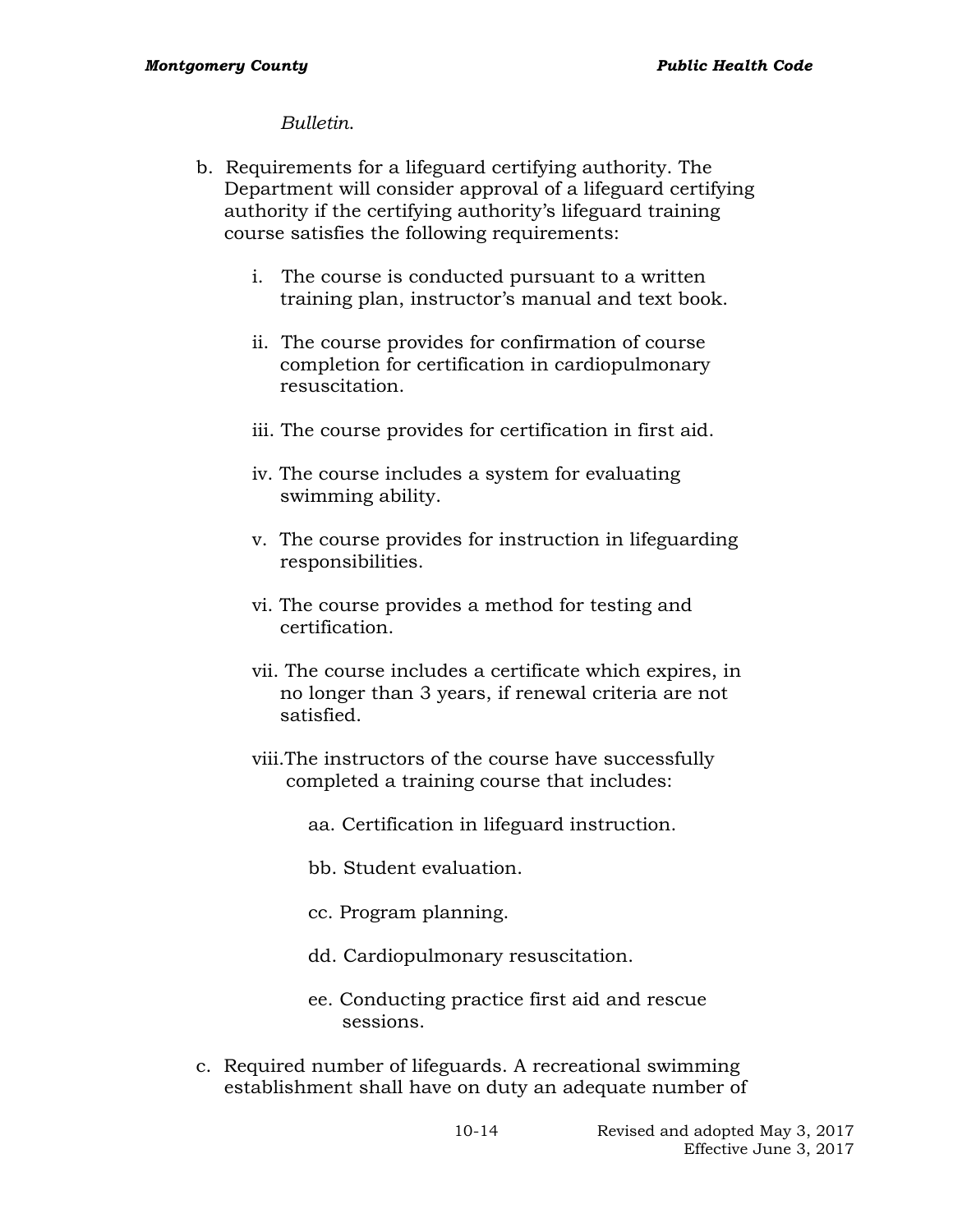certified lifeguards to protect the safety of users. To ensure an adequate number of certified lifeguards, the operator of a recreational swimming establishment shall comply with the following requirements:

- i. At least one certified lifeguard for every 4,000 square feet of water surface area, plus one certified lifeguard for any fraction thereof, equal to or greater than 1,000 square feet, shall be on duty at the waterside at all times the recreational swimming establishment is open to use by bathers for general swim purposes. At no time may there be less than two certified lifeguards present and available to aid bathers when the recreational swimming establishment is open to the general public for recreational swimming.
	- aa. The water surface area means the total surface area of water accessible to the bathers, including any wading pools.
	- bb. The operator may reduce the water surface area by closing portions of the swimming area with a rope and float line, provided that the operator maintains adequate notification and supervision to prevent patrons from entering the closed portions of the swimming area. For the purposes of this section, ''adequate'' means sufficient to accomplish the task, but it does not require any additional certified lifeguards above the minimum number established in this section.
	- cc. Under circumstances when the ability of a certified lifeguard to survey 4,000 square feet of water surface area is impaired, such as when the size or shape, or both, of the recreational swimming establishment prevents the certified lifeguard from monitoring the assigned area from a designated location, the Department may require additional certified lifeguards to assure the safety of the bathers.
- ii. The bather load of the recreational swimming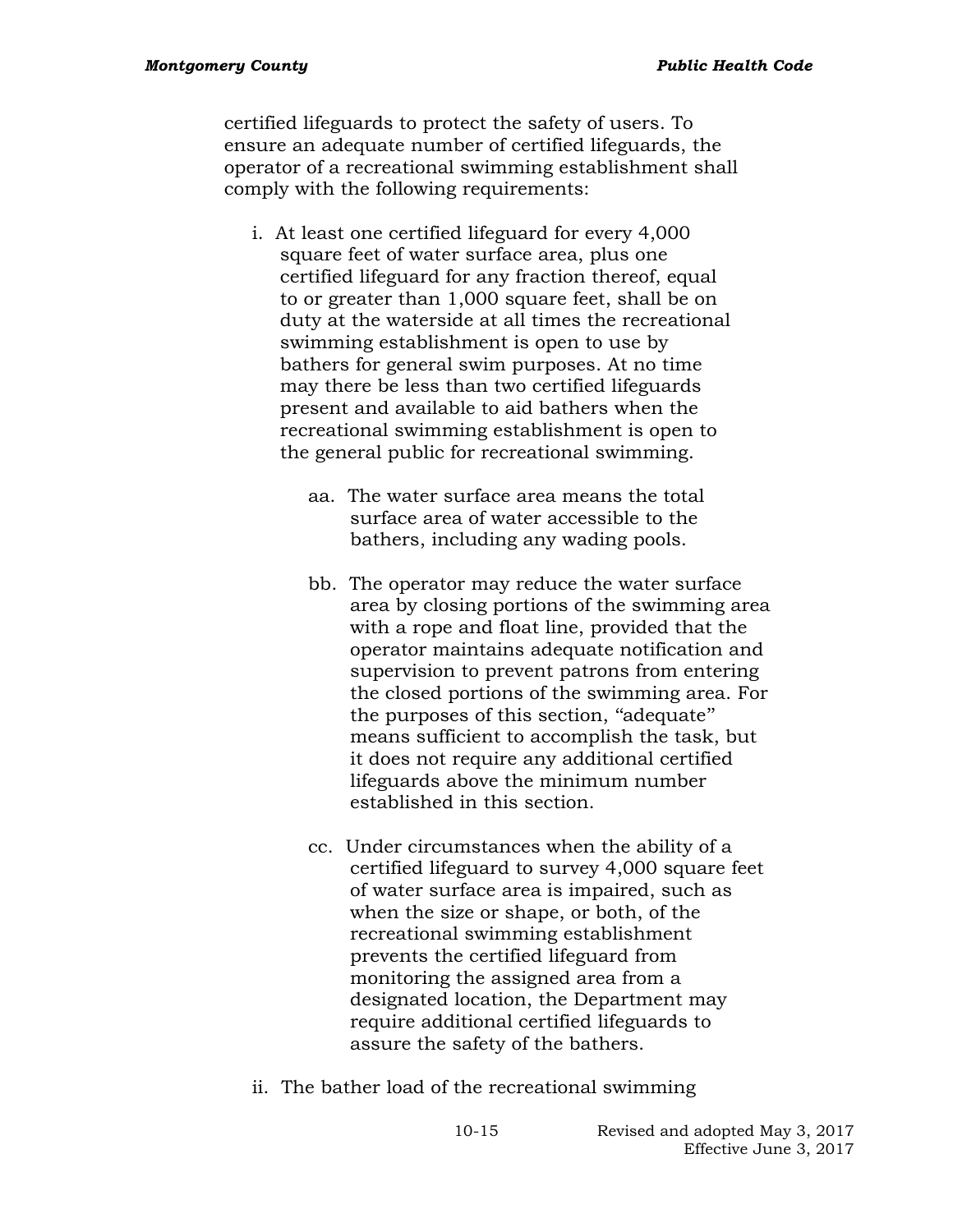establishment may not exceed the maximum bather load as defined in the permit application.

- iii. During periods when swim meets, swim team practices, learn-to-swim programs, lifeguard training, or other special events in which the use of the recreational swimming establishment is restricted to only those persons participating in the special events, at least one certified lifeguard, whose sole duty is to protect the bathers, shall be present at waterside during the event.
- iv. When a wading pool is open to the public, the certified lifeguard shall have an unobstructed view of the entire wading pool from a certified lifeguard's assigned station. If the certified lifeguard does not have an unobstructed view, an additional certified lifeguard shall be on duty to guard only the wading pool.
- v. If the recreational swimming establishment has a diving board or water slide, a certified lifeguard shall be on duty to monitor the diving well or catch area when the diving board or water slide is open to the public.
	- aa. The certified lifeguard shall be stationed within 50 feet of the diving well or slide catch area.
	- bb. If the swimming area includes both a diving well and slide catch area, or the recreational swimming establishment has multiple slides or diving boards, the operator may not assign a certified lifeguard to monitor both areas unless that lifeguard is stationed within 50 feet of each and can monitor both areas simultaneously.
	- cc. If the diving well or slide catch area is physically separated from the main swimming area, a certified lifeguard shall be assigned to monitor the diving well or slide catch area exclusively, and the operator shall exclude the water surface area of the diving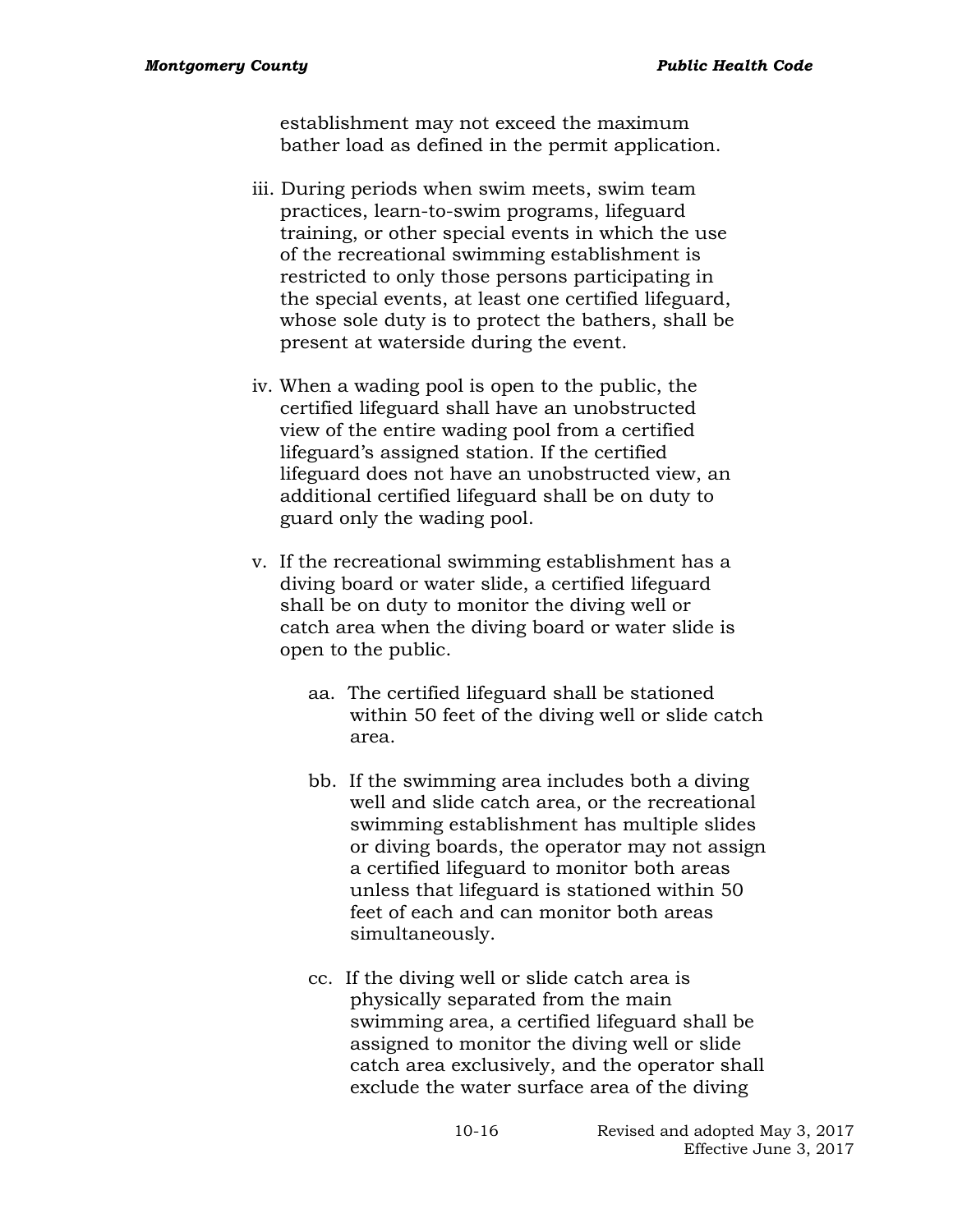well or slide catch area from the water surface area of the recreational swimming establishment for the purpose of determining the number of additional certified lifeguards required under paragraph (1).

- vi. While on duty to watch bathers, a certified lifeguard may not be assigned other tasks which may divert attention from the safety of the bathers, or which are outside the lifeguard's training and certification.
- d. Violation of certified lifeguard requirement. The Department may order to be closed to the public any recreational swimming establishment that it finds to be in violation of any of the provisions of subsection (c), until the Department has done the following:
	- i. Performed a follow-up inspection.
	- ii. Found that the facility has met the requirements of subsection (c).
	- iii. Provided that facility with written authorization to reopen.

## **Section 10-29 Lifesaving equipment**

The following minimum lifesaving and first aid equipment shall be provided and shall be readily available for emergency use at each public bathing place:

- a. Reaching devices One or more reaching devices. These devices may include, but are not limited to, poles, ropes and reasonable means to extend a person's reach.
- b. Flotation devices One or more buoys, life jackets or flotation devices that can support an adult in water.
- c. First aid kit A standard 24-unit first aid kit, filled and readily accessible for emergency use.
- d. An operable telephone with a list of emergency numbers shall be maintained at each public bathing place.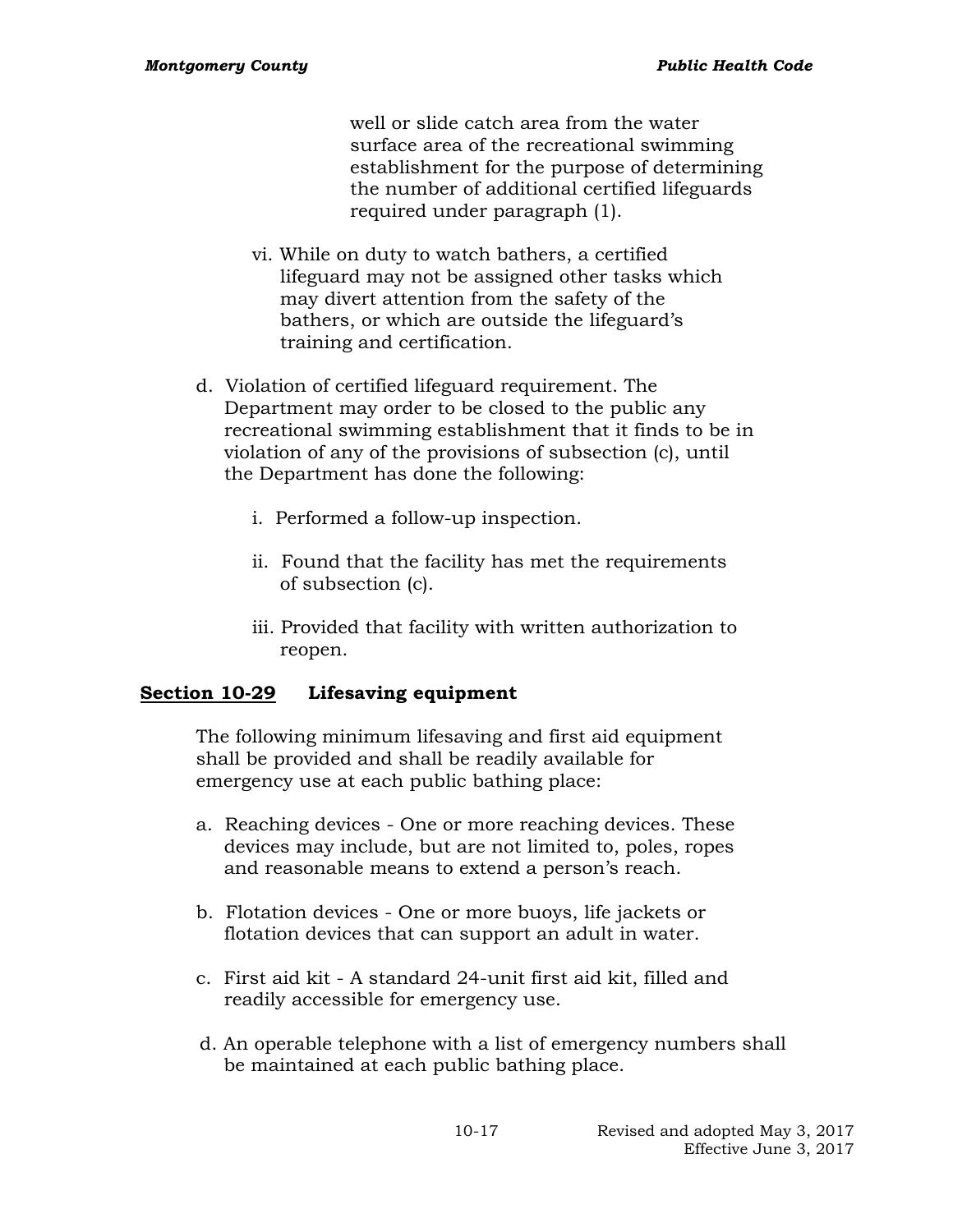## **Section 10-30 Gas chlorination equipment**

If gas chlorination equipment is installed at either outdoor or indoor pools, the equipment shall be housed in a separate room equipped with an exhaust fan to reduce to a minimum the possibility of gas leakage into other rooms or areas where persons gather.

### **Section 10-31 Gas masks**

- a. Where gas chlorination equipment is installed, a gas mask designed for use in a chlorine atmosphere and of a type approved by the National Institute of Occupational Safety and Health; Parklawn Building; 5600 Fisher Lane; Rockville, Maryland 20852 shall be provided.
- b. A replacement canister shall be provided with the gas mask.
- c. A record shall be kept of gas mask usage to insure that the mask will be serviceable when needed.
- d. The gas mask shall be kept in a closed cabinet, accessible without a key, located outside the room in which the chlorinator is maintained.

## **ARTICLE E HYGIENE**

### **Section 10-32 General**

The common use of drinking cups, towels, hairbrushes or other toilet articles is prohibited.

## **Section 10-33 Employee health**

A person having a disease in a stage which is communicable or likely to become so, may not be employed at a public bathing place.

## **Section 10-34 Bather health**

Persons with signs of illness or disease or with skin rashes or sores or with bandages shall be excluded from public bathing places, except when certified by a physician not to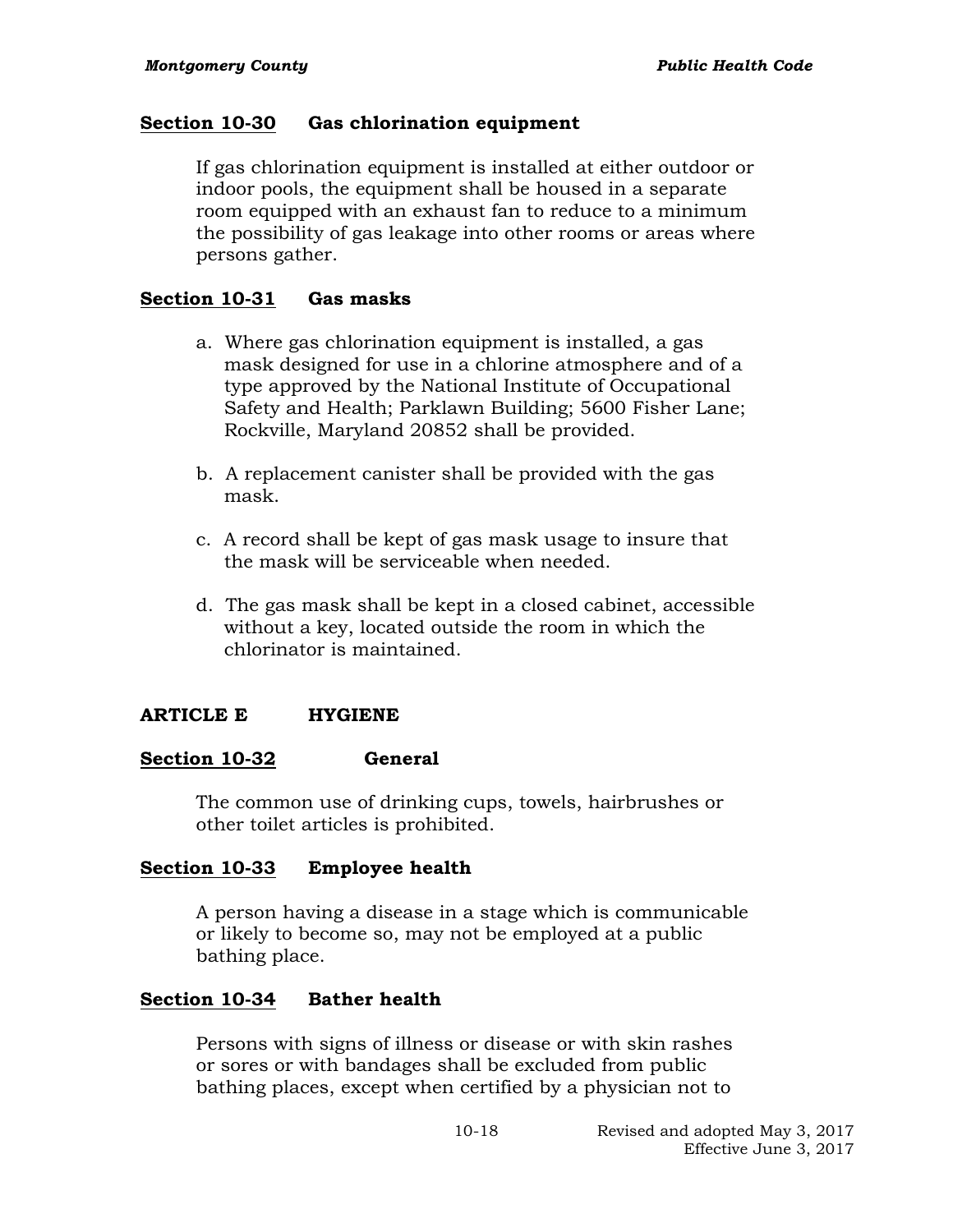have a disease in a communicable stage.

### **Section 10-35 Bathing suits and towels**

Bathing suits and towels furnished to bathers shall be thoroughly cleaned and dried each time they are used in a manner that precludes the transmission of disease, and they shall be stored in a clean and sanitary manner.

## **Section 10-36 Food**

If food service is provided, the food service facilities and operations shall comply with 7 Pa. Code Chapter 78 (Reserved).

## **Section 10-37 Water**

- a. Water used for drinking, food preparation, cleaning or personal hygiene purposes at public bathing places shall be provided from a supply approved by the Department. The approval shall be based upon satisfactory compliance with the construction standards for water supplies approved by the Department and the following:
	- i. The water supply shall be adequate in quantity and shall meet the bacteriological and chemical water standards of the Department.
	- ii. An unapproved water supply shall be made inaccessible to the public in a manner deemed satisfactory to the Department.
- b. Drinking water facilities shall be provided at public bathing places.

### **ARTICLE H BATHER PREPARATION FACILITIES**

### **Section 10-38 Requirement**

Adequate bather preparation facilities shall be available to users of the public bathing place.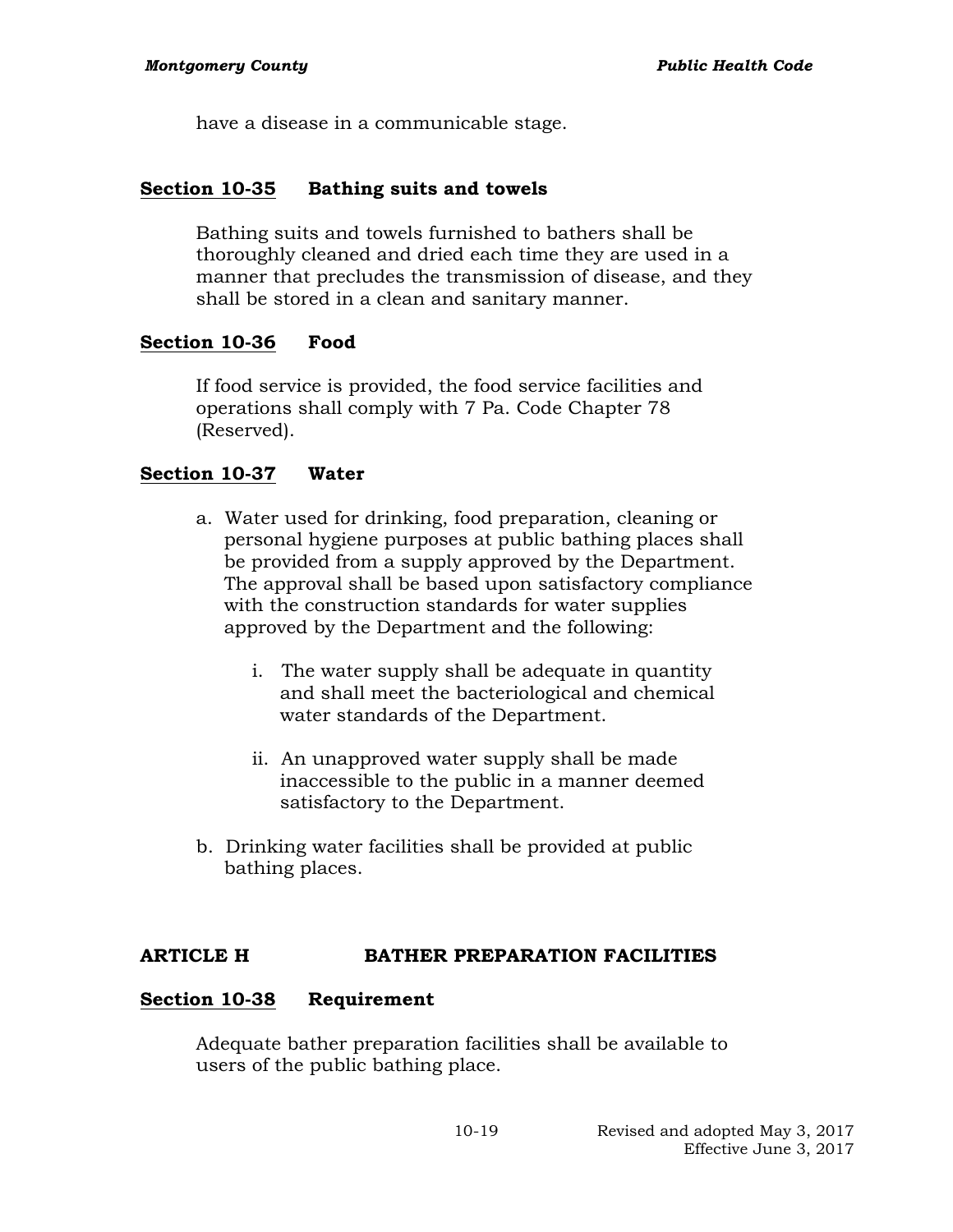#### **Section 10-39 Dressing and toilet facilities**

Bather preparation facilities shall be provided with separate dressing facilities, showers, lavatories, toilets and appurtenances for each sex unless the facilities are otherwise readily available to users of the public bathing place, except that dressing facilities and showers may not be required at bathing beaches.

### **Section 10-40 Construction and sanitation**

Bather preparation facilities shall be designed and constructed so that good sanitation may be maintained throughout the building at all times and so that injury to the bather is reduced to a practical minimum.

#### **Section 10-41 Walls and floors**

Interior walls and floors shall be surfaced with material which is readily cleanable and the floors drained to prevent standing water.

#### **Section 10-42 Lighting**

Sufficient lighting shall be provided to promote cleanliness.

#### **Section 10-43 Ventilation and heating**

Ventilation and heating shall be such as to provide for the comfort of the bather.

#### **UNSAFE CONNECTIONS**

#### **Section 10-44 Plumbing**

Plumbing shall be sized, installed and maintained to carry adequate quantities of water to required locations throughout the public bathing place, to prevent contamination of the water supply, to properly convey sewage and liquid wastes from the establishment to the sewerage or sewage disposal system and to prevent creation of an unsanitary condition or nuisance.

#### **Section 10-45 Cross connections**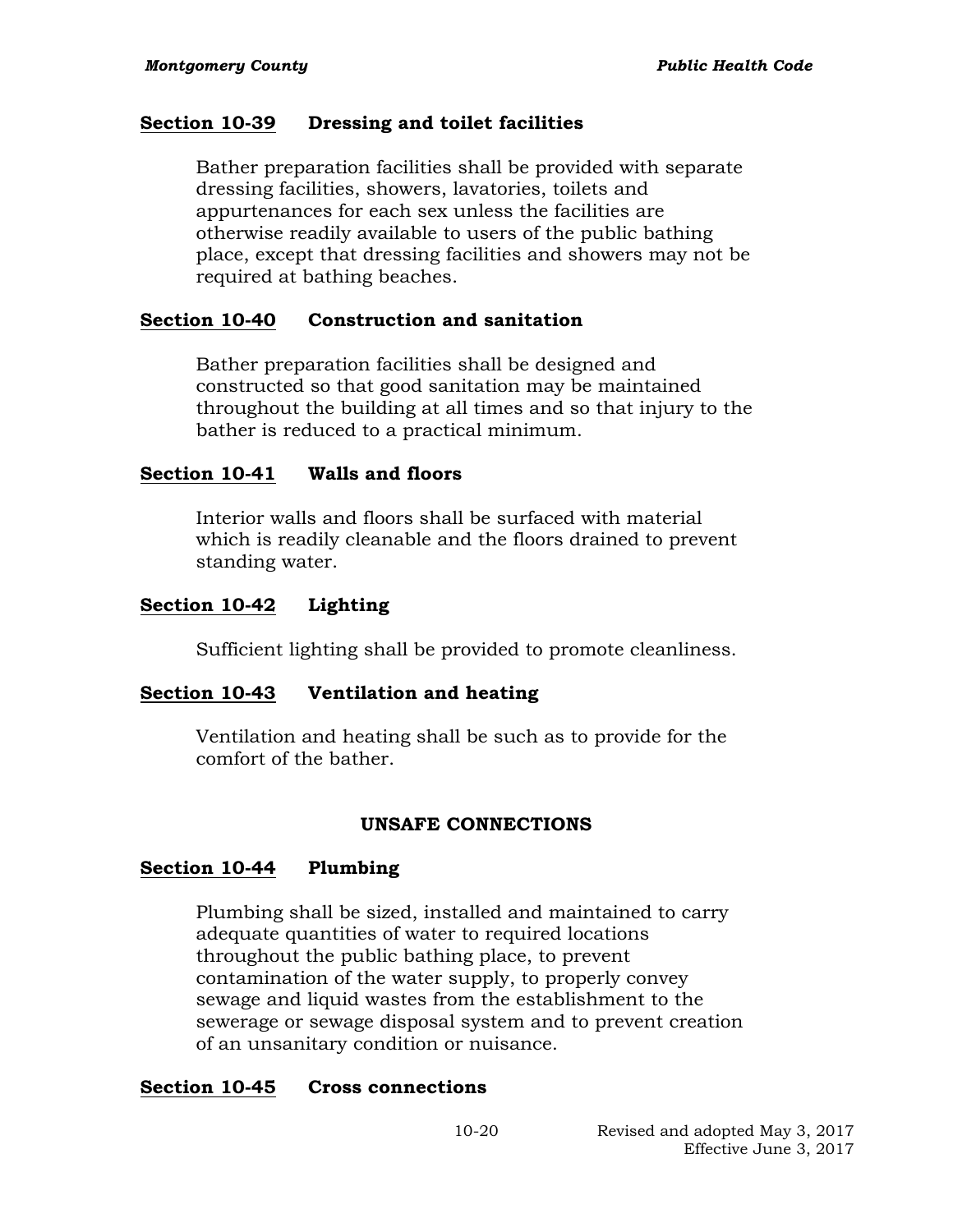- a. Cross connections are not permitted.
- b. A cross connection is considered broken if a minimum air gap of at least twice the diameter of the water pipe is provided where potable water enters the pool and where pool water or water from the recirculation system is discharged to a sewer system.

## **Section 10-46 Backflow prevention**

- a. Backflow is not permitted. A potable water distributing pipe is considered as protected against backflow from a plumbing fixture or other piece of equipment or from an appliance capable of affecting the quality of the water in the potable water supply where an air gap of at least twice the diameter of the water supply pipe has been provided.
- b. Where it is not practicable to provide the minimum air gap, the connection to the fixture, equipment or appliance shall be equipped with a backflow preventer assembly of a type and at a location approved by the Department.
- c. The Department may require that a backflow preventer assembly of a type and location approved by the Department be installed at a fixed potable water outlet to which a hose may be connected and used in contact with liquids or other substances.

### **ELECTRICAL SAFETY**

### **Section 10-47 General requirements**

Except where otherwise noted, the following requirements apply to electrical equipment and wiring at public bathing places:

a. The installation and subsequent addition to or modification of electrical equipment or wiring at bathing beaches shall comply with and be maintained in accordance with the requirements of the edition of the National Electrical Code in effect at the time of the installation, addition or modification.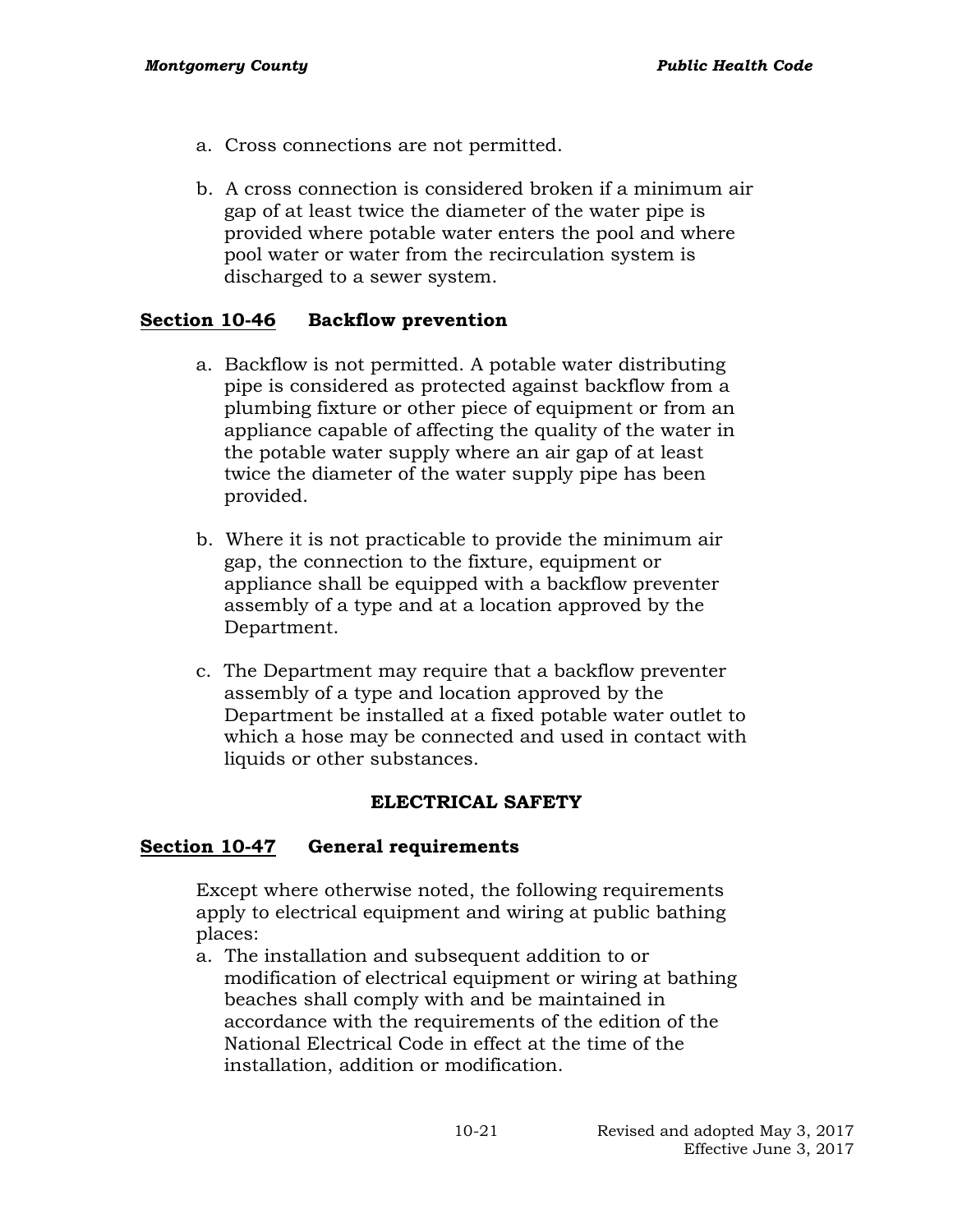b. The installation and subsequent addition to or modification of electrical equipment and wiring at swimming pools shall comply with and be maintained in accordance with the requirements of the edition of the National Electrical Code in effect at the time of the installation, addition or modification, provided that installation, modification or addition of electrical equipment and wiring occurring prior to 1962 shall comply with and be maintained in accordance with the 1962 National Electrical Code.

## **Section 10-48 Underwater lights**

- a. Underwater lights in swimming pools, regardless of the installation date, shall comply with the requirements for underwater lights contained in the 1975 edition of the National Electrical Code.
- b. The permittee shall provide for proper inspection of underwater lights, including, where requested by the inspection agency, draining of the pool.
- c. If electrical defects in the underwater lights are noted by the inspection agency, the lights shall be disconnected immediately and shall be repaired or removed within 30 days of the notice.

## **Section 10-49 Wiring**

Electrical wiring, where exposed and accessible to bathers, shall be in rigid conduit or electrical metallic tubing, and boxes, fittings and accessories used in damp or wet locations shall be installed and equipped in a manner that prevents the entrance of water.

### **Section 10-50 Distribution centers**

Distribution centers, where fused switches or circuit breakers are grouped, shall be enclosed and located so that they are accessible only to authorized persons.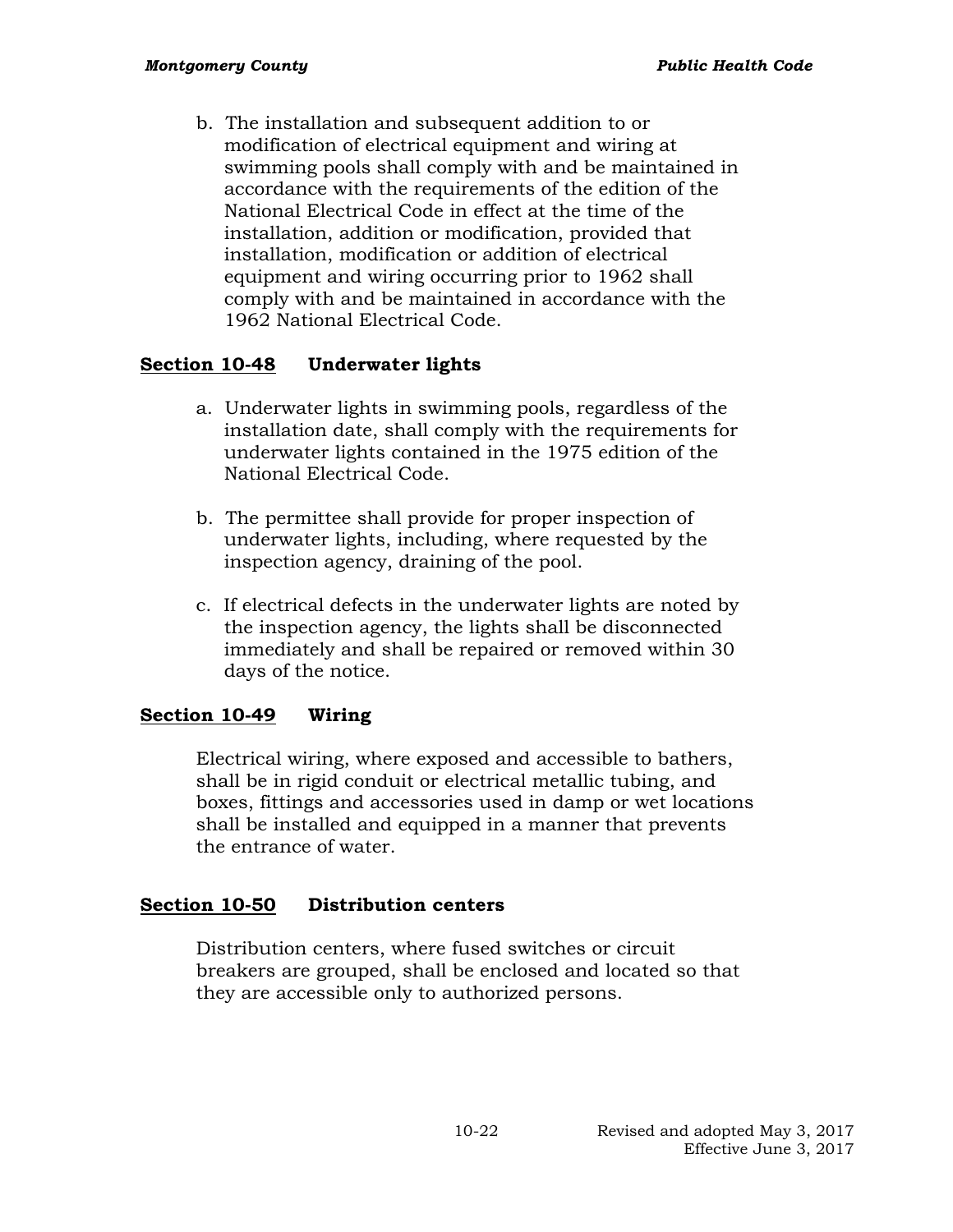## **Section 10-51 Overhead conductors**

- a. The crossing of outdoor public bathing places by open overhead electrical conductors is prohibited.
- b. Overhead electrical conductors crossing playgrounds contiguous to outdoor public bathing places shall comply with the requirements of the National Electrical Safety Code.

## **Section 10-52 Grounding requirements**

- a. Grounding shall conform with the following:
	- i. Metal fences or railings on which a broken electrical conductor might fall shall be effectively grounded.
	- ii. A driven ground rod shall be placed at two locations close to and on either side of each crossing.
	- iii. A ground shall be provided for parallel exposure, near each end of the exposure and at intervals of not more than 300 feet within the exposure.
- b. Water and other piping to and from the public bathing place, including inlet and outlet pipes, shall be metallically bonded together and adequately connected to the same grounding electrode used to ground the neutral conductor of the electrical system. This shall be in addition to the grounding requirements for electrical equipment and circuits as required by the National Electrical Code.

## **Section 10-53 Location of equipment**

- a. Pumps, filters and other mechanical and electrical equipment shall be enclosed to be accessible only to authorized persons.
- b. Construction and drainage shall avoid the entrance of and accumulation of water in the vicinity of the electrical equipment.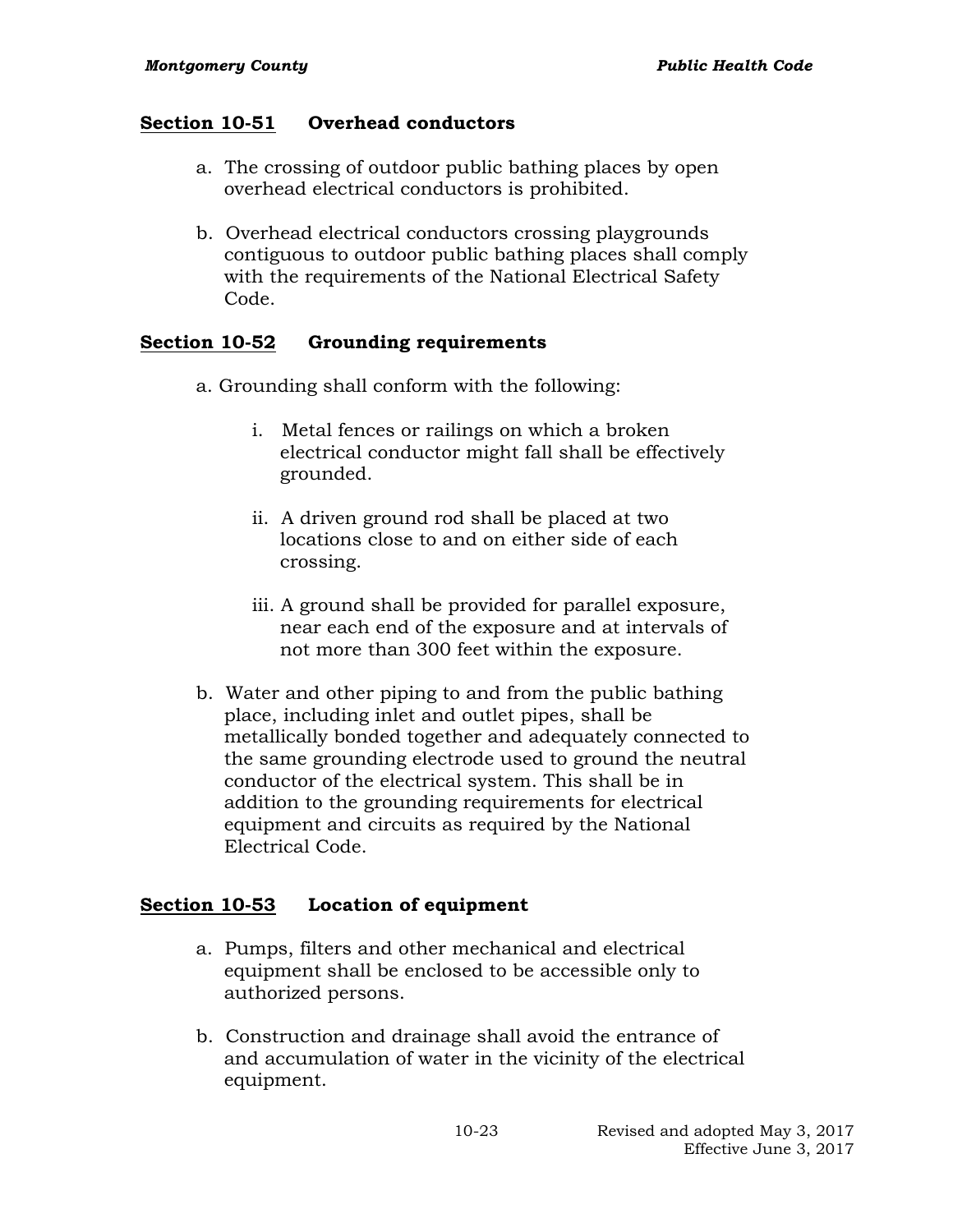#### **Section 10-54 Inspection of installations**

The electrical installations at public bathing places, and future additions or modifications to the installations, prior to being placed in service and every 3 years thereafter, shall be inspected and approved in accordance with this chapter by an electrical inspection agency acceptable to the Department and evidence, in duplicate, of the approval by this agency forwarded to the appropriate office of the Department.

#### **GARBAGE AND REFUSE**

#### **Section 10-55 Collection**

The collection of garbage and refuse shall be conducted in a sanitary manner and as often as necessary in order to prevent a nuisance.

#### **Section 10-56 Storage**

- a. Garbage and refuse containing food wastes shall, prior to disposal, be kept in leak-proof, nonabsorbent, rust and corrosion-resistant containers of adequate number, which shall be kept covered with tight-fitting lids, when filled or stored or not in continuous use, but any other manner of garbage and refuse storage may be used if approved by the Department.
- b. Other refuse shall be stored in containers, rooms or areas of sufficient numbers and size in a manner so as to prevent arthropod or rodent problems and other nuisances.

#### **Section 10-57 Disposal**

If disposal of garbage or refuse is accomplished within or upon the premises of the public bathing place, the disposal facilities shall be operated and maintained in a manner that does not create a nuisance or a health hazard.